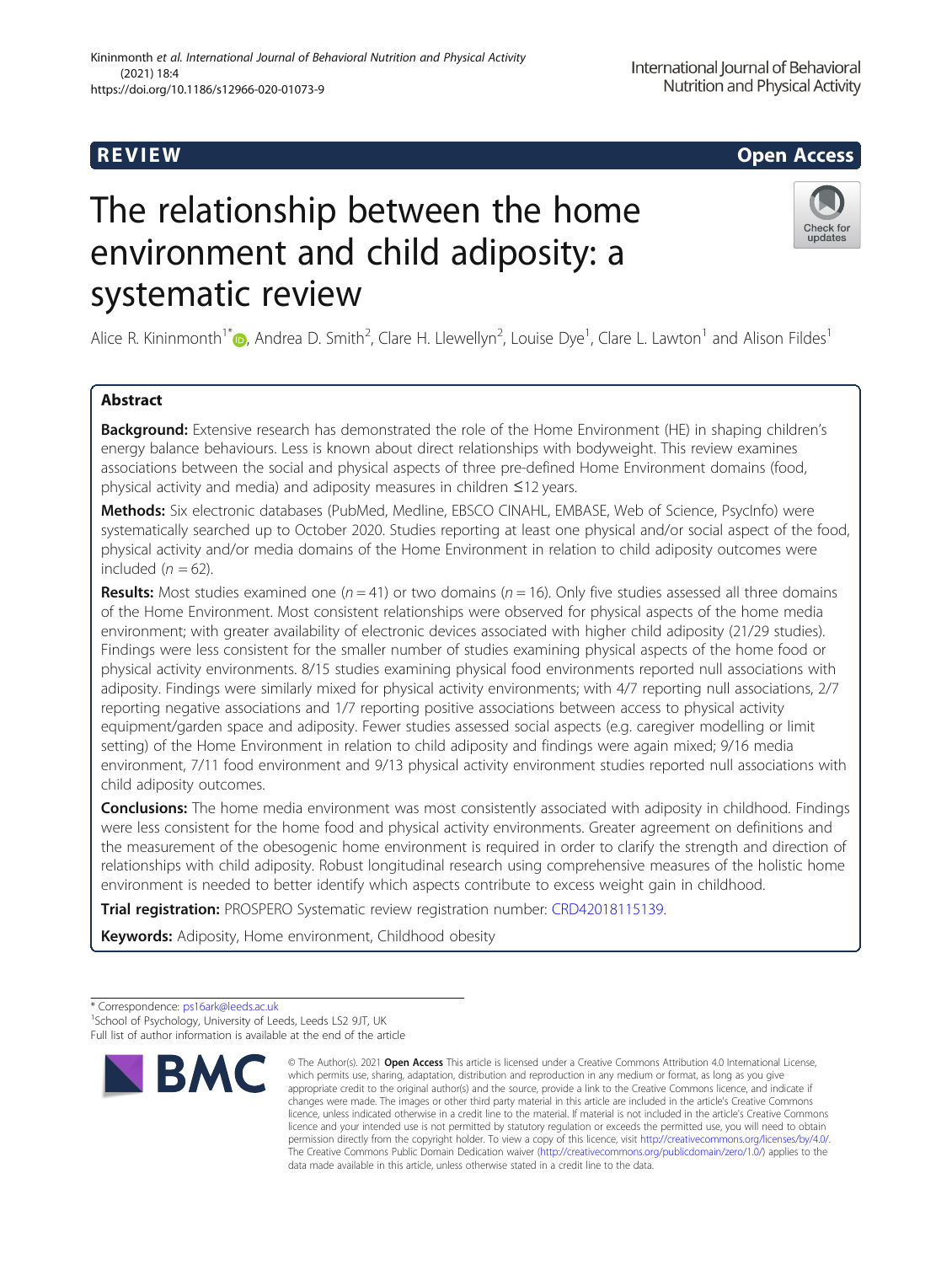Excess adiposity in childhood is a major public health issue, it is associated with a wide range of negative physical and psychological health outcomes [\[1](#page-17-0), [2\]](#page-17-0). Socioecological models provide a useful framework for understanding the different factors contributing to childhood obesity risk [\[3](#page-17-0)], theorizing that children are shaped by the environments they interact with most often. The home environment and family context are where children spend a significant proportion of their time during key developmental years [[4\]](#page-17-0). Around 70% of a child's food (for children < 12 years old) is consumed at home and importantly, it is where children observe and learn from others' behaviour [\[5](#page-17-0)–[8](#page-17-0)]. Consequently, it is hypothesised that the home environment is a major factor in shaping children's weight trajectories.

Numerous models have been developed to conceptualise how different aspects of the home environment may influence children's growth and development [\[5](#page-17-0), [9](#page-17-0), [10](#page-17-0)]. Yet the multifaceted and complex nature of the home environment (HE) complicates attempts to characterise and measure its contribution to excess weight development in childhood. A variety of measures have been developed to capture different aspects of the obesogenic HE, such as the types and frequency of foods available in the home [[11\]](#page-17-0) or the availability of electronic devices in a child's bedroom [\[12](#page-17-0)]. Relationships have been observed between these measures and children's energy-balance behaviours, including dietary intake [[13,](#page-17-0) [14\]](#page-17-0), activity levels [[15](#page-17-0)], and screen-based sedentary behaviours [[16](#page-17-0), [17\]](#page-17-0). However, the extent to which the HE is directly associated with child adiposity is less clear and no previous systematic reviews have examined this.

For the purpose of this review, the obesogenic HE has been partitioned into three domains hypothesised to influence children's food intake, activity levels and sedentary behaviours  $[9, 10, 14, 18]$  $[9, 10, 14, 18]$  $[9, 10, 14, 18]$  $[9, 10, 14, 18]$  $[9, 10, 14, 18]$  $[9, 10, 14, 18]$  $[9, 10, 14, 18]$  $[9, 10, 14, 18]$  $[9, 10, 14, 18]$ ; the food (e.g. availability of sugar sweetened beverages [SSB]), physical activity (e.g. access to a garden) and media-related (e.g. caregiver rules around electronic devices) domains within the home. As shown in Fig. [1,](#page-2-0) each domain of the HE can be sub-divided into both physical aspects and social aspects that can either deter or promote health behaviours. These are all hypothesised to influence child energy balance and, ultimately, body weight.

Despite the wealth of literature in this field, previous reviews have largely focussed on only one domain of the HE, for example, the home food environment [\[19](#page-17-0), [20](#page-17-0)], the home media environment [\[12](#page-17-0)], or the home physical activity environment [[21](#page-17-0)]. Most of these reviews also explored relationships between the HE and behavioural outcomes such as children's diet, activity and/or sedentary behaviour, meaning direct associations with adiposity have not been explored by previous reviews. Only one review from a decade ago included all three HE domains, but it primarily explored the psychometric properties of existing measures, rather than evaluating relationships with child weight  $[18]$ . No previous review has synthesised the evidence to investigate relationships between the obesogenic HE in its entirety, and child adiposity outcomes.

It is important to understand how the different aspects of the home environment relate to excess weight gain in childhood in order to inform effective targeted child obesity prevention and intervention strategies. Therefore, the purpose of this review is to examine associations between physical and social aspects of the food, activity and media domains of the HE with measures of adiposity in childhood  $(\leq 12 \text{ years})$ .

## Methods

This review followed the PRISMA guidelines (Additional file [1](#page-16-0) - PRISMA checklist) and was registered on PROS-PERO (CRD42018115139).

#### Eligibility criteria

Manuscripts were included if they reported on at least one of the three domains of the HE (food, activity and/ or media). Each domain was required to be assessed in terms of either the physical (availability of, and access to; foods, media or PA equipment) and/or social aspects (caregiver modelling/support or caregiver policies and rules around energy balance behaviours). Studies were also required to provide a quantitative estimate of the association between the chosen HE domain(s) and a measure of adiposity (e.g. BMI z-score). Studies were eligible for inclusion if they were peer-reviewed original observational research studies and recruited from nonclinical, non-intervention populations. The population of interest was children aged ≤12 years. This age range was chosen to broadly capture the upper age of primary school children, which can vary both between and within countries (for example children in the U.K. and Australia typically start secondary school at age 11, whereas in Singapore and the Netherlands children tend to start secondary school at age 12). Additionally, the upper limit of 12 years was selected to focus this review on pre-teenage years, before children's autonomy over their environment increases and they spend more time outside the home. Studies were excluded if they were not published in English and no translation was available  $(n = 41)$ .

Family mealtimes were excluded from the definition of the social home food environment as a recently published review examined the relationship between family mealtimes and child weight [\[22](#page-17-0)]. This meta-analysis found higher family meal frequency was associated with better overall diet quality, greater consumption of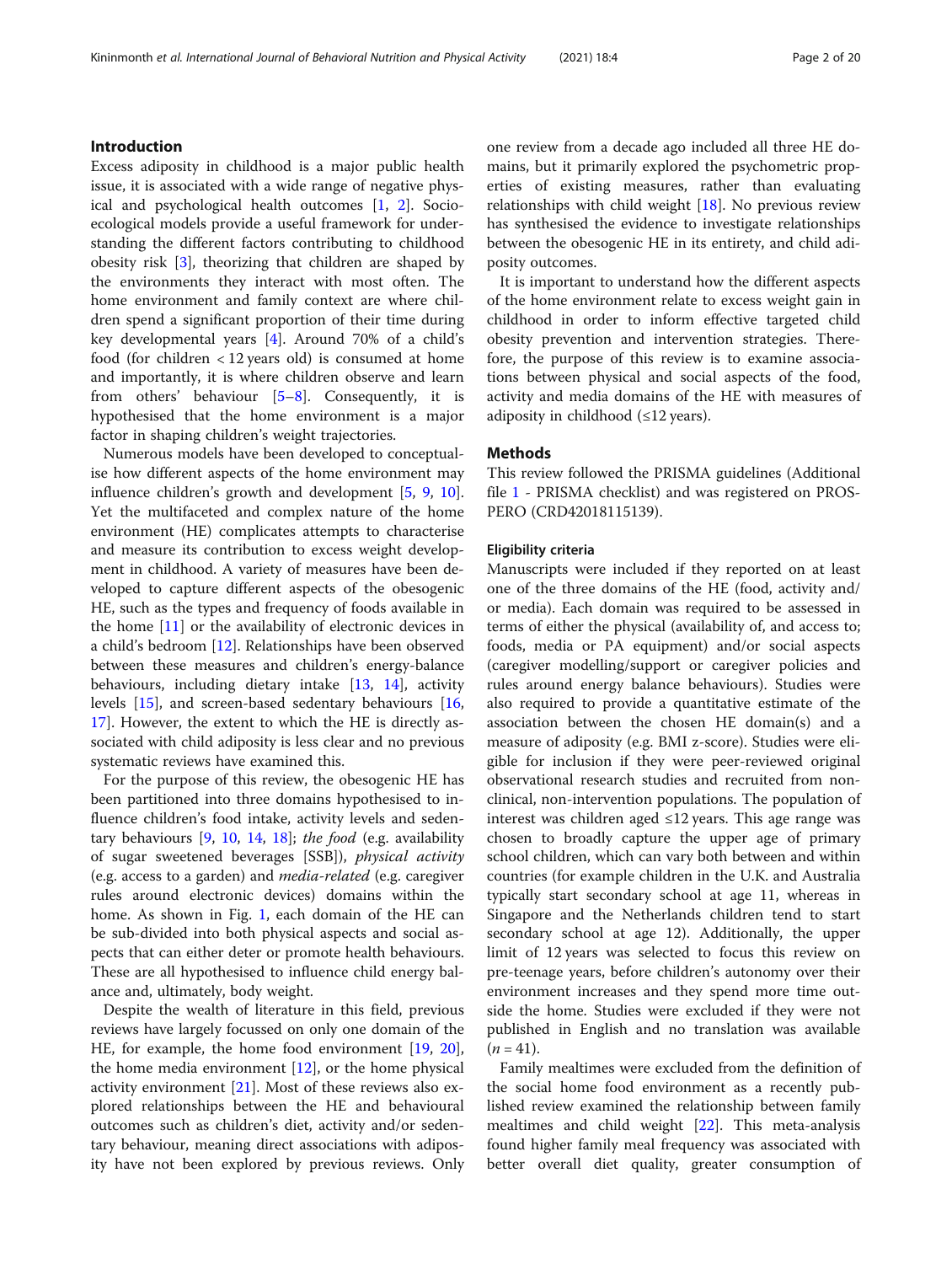

<span id="page-2-0"></span>

nutrient dense foods and fewer energy-dense foods and lower child BMI.

## Literature search strategy

Six electronic databases were originally searched in November 2018, and this was then updated in October 2020: Medline (OVID from 1946 to Oct 2020), EBSCO CINAHL, EMBASE (OVID), Web of Science, PubMed, and PsycInfo (OVID). The search strategy (see Additional file [2](#page-16-0)) was informed by search terms from a relevant review [[18\]](#page-17-0). Database searches were supplemented by reading the reference list of eligible studies and rele-vant reviews in the area [[18\]](#page-17-0).

#### Identification of relevant studies and data extraction

Study eligibility was assessed independently by 2 reviewers; with 5% of title and abstracts and 10% of full texts screened in duplicate. There was 96% agreement between the reviewers, with any disagreement resolved via discussion. A standardised format for extraction was developed to ensure detailed data were obtained from

each included study. Data extracted included key study and sample characteristics (e.g. study design, sample size, demographics), aspects of the HE examined (e.g. availability of physical activity equipment, caregiver modelling, etc.) and details of the child weight-related outcomes (e.g. measures used, population reference data, obesity cut-off criteria). The strength and direction of relationships between HE aspects and adiposity measures were also extracted.

#### Assessment of study quality

Risk of bias was completed for each included study using an adapted version of the validated Newcastle Ottawa Scale (NOS) for cohort studies [[23](#page-17-0)]. The tool was used to evaluate studies based on the research design, representativeness of the sample, appropriateness of the statistical analysis, recruitment strategy, measurement of exposure, and use of power calculation. A NOS score  $\geq 7$ was considered indicative of high study quality. The maximum score that could be awarded for study quality was 10. Full details are described in Additional file [3](#page-16-0).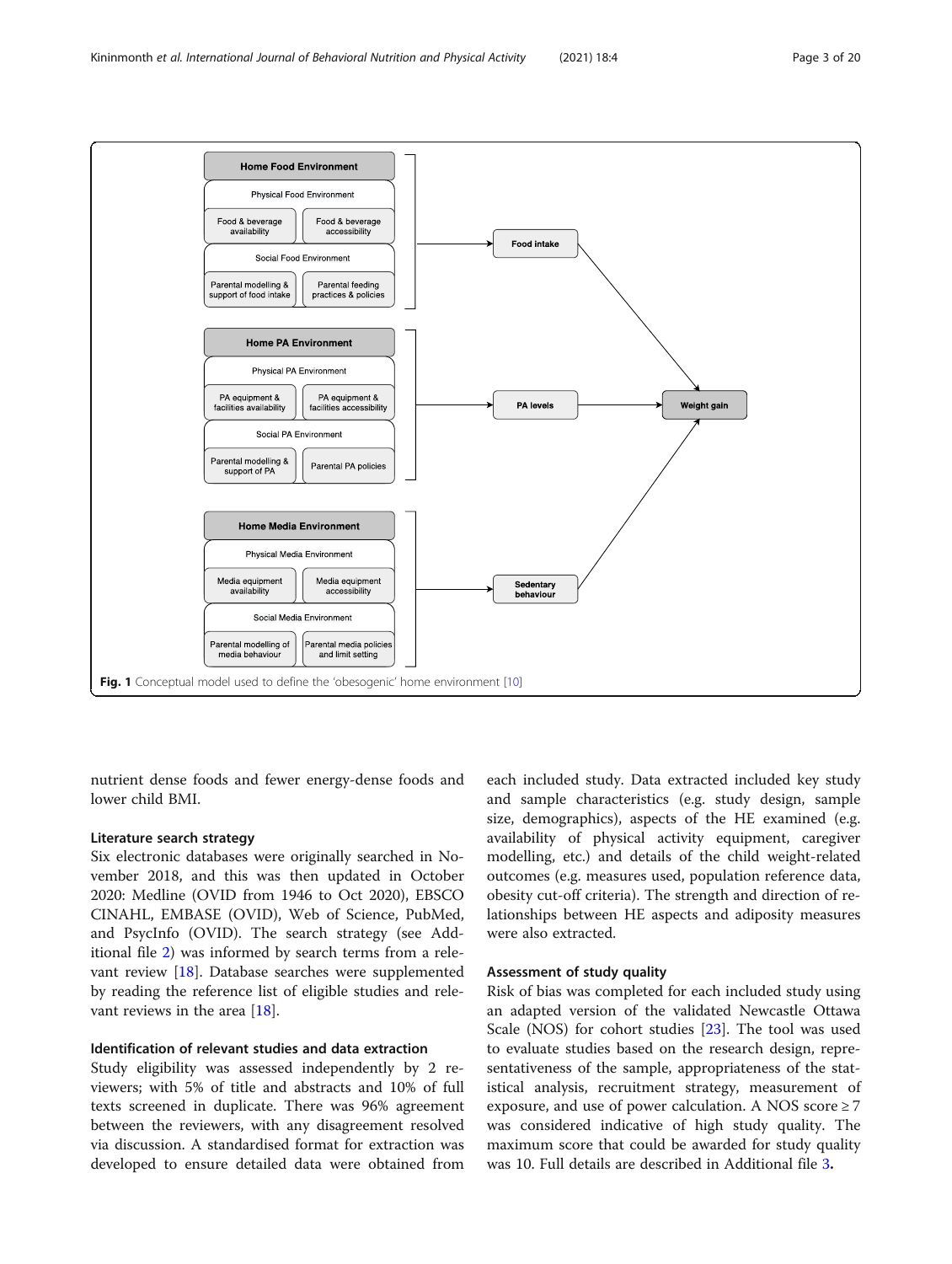# Results

Overall, the search strategy identified 21,747 independent publications. Following title and abstract review, 12,257 were excluded and a further 367 papers were excluded after assessment of the full texts. An additional seven papers were identified through searching relevant manuscript reference lists during the screening stage. In total, 62 studies met the inclusion criteria. Figure 2 outlines each stage of the study selection process.

# Characteristics of included studies

Table [1](#page-4-0) summarises the key characteristics and findings from the 62 included studies. Overall, most studies were undertaken in North America ( $n = 20$ ), Europe ( $n = 17$ ) or Australia ( $n = 8$ ), with only few studies undertaken in Asia ( $n = 7$ ). Across the 62 included studies, there were a total of 105,268 children ranging in age from 18 months to 12 years, but the majority of studies  $(n = 45)$  focused on primary school aged children aged between 5 and 12 years. Seven studies were exclusively in pre-school aged children (< 5 years) [[24,](#page-17-0) [40](#page-18-0), [70](#page-19-0), [80,](#page-19-0) [82](#page-19-0)], while 10 studies involved children spanning a broader age range (from pre-school up to 12 years) [[34,](#page-18-0) [42,](#page-18-0) [47,](#page-18-0) [56,](#page-18-0) [61](#page-18-0), [63](#page-18-0), [64](#page-19-0), [81](#page-19-0)]. Most studies examined associations between home environments and child body weight crosssectionally  $(n = 51)$ , with fewer prospective studies  $(n = 11)$ . Most studies examined a single domain  $(n = 41)$  or two domains  $(n = 16)$ , with only five studies assessing all three pre-defined domains of the HE [\[78](#page-19-0)–[82](#page-19-0)].

Most studies were published in the 5 years ( $n = 23$ ; 37.1%) or 5–10 years ( $n = 30$ ; 48.4%) prior to this review. Fewer studies had been published before 2009 ( $n = 9$ ; 14.5%), with the earliest study published in 1985. A summary of the association between the food, PA and media domains and child adiposity are presented in Table [2](#page-11-0) and Additional files [4,](#page-16-0) [5](#page-16-0) and [6](#page-16-0).

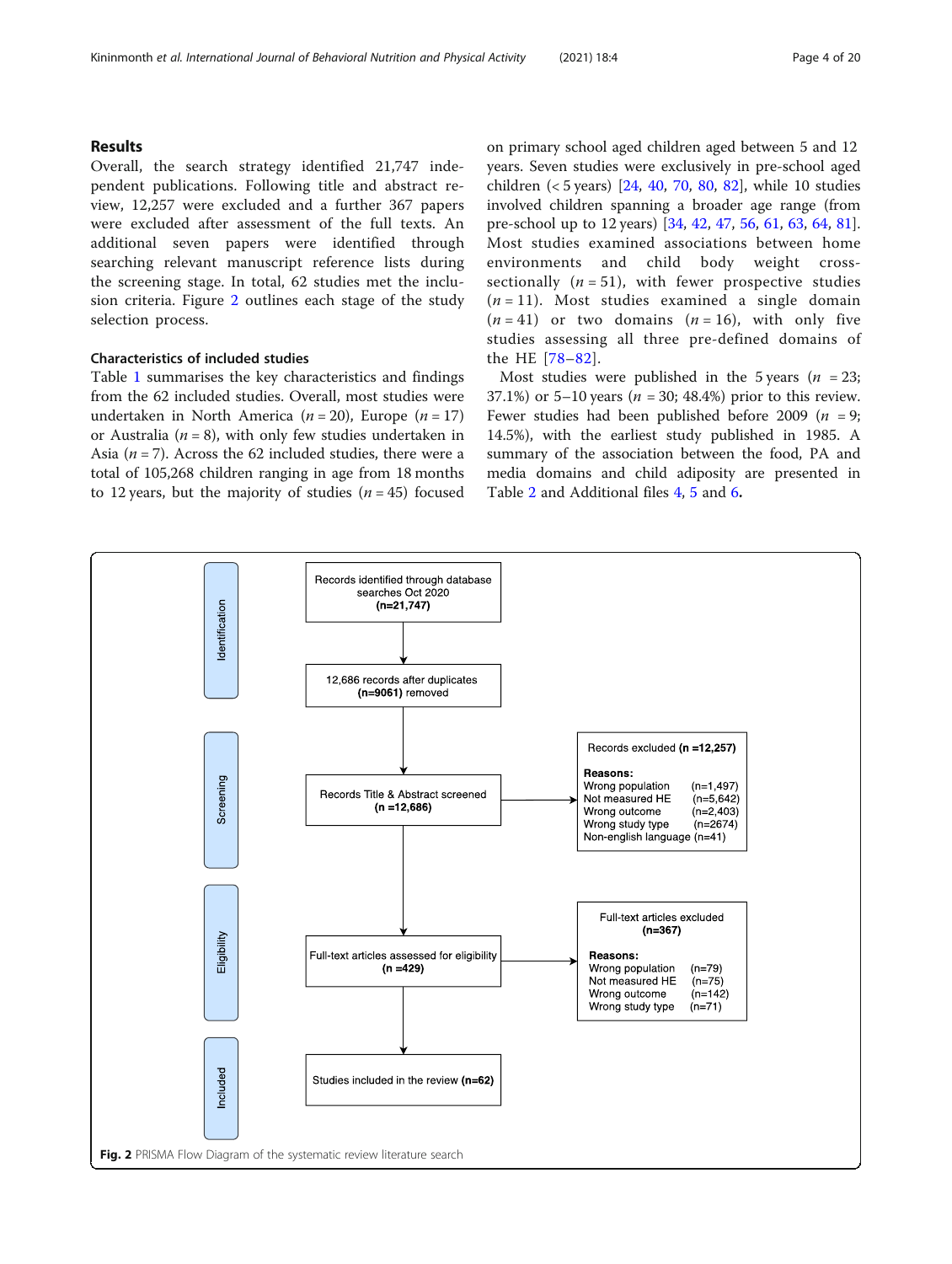<span id="page-4-0"></span>

| Author, year                      | Study<br>design | Country                              | Sample N<br>(% male),<br>age                                | <b>HE Constructs assessed</b>                                                                     | (items, method<br>administration)<br>HE measure<br>৳                        | Adiposity<br>Outcome                                             | Key finding: Relationship with adiposity                                                                                                                                                                                                                                                                                                           |
|-----------------------------------|-----------------|--------------------------------------|-------------------------------------------------------------|---------------------------------------------------------------------------------------------------|-----------------------------------------------------------------------------|------------------------------------------------------------------|----------------------------------------------------------------------------------------------------------------------------------------------------------------------------------------------------------------------------------------------------------------------------------------------------------------------------------------------------|
| MEDIA ENVIRONMENT ONLY (STUDIES N |                 | $= 23$                               |                                                             |                                                                                                   |                                                                             |                                                                  |                                                                                                                                                                                                                                                                                                                                                    |
| Adachi-Mejia et al. 2007<br>[16]  | Cross           | USA                                  | 2343 (50%),<br>$9-12y$                                      | Physical - TV in bedroom. TVs in<br>household                                                     | 2 items; PR                                                                 | score <sup>a</sup><br>BMI z-                                     | TV in bedroom associated with OW (OR $=$ 1.32).                                                                                                                                                                                                                                                                                                    |
| Anderson et al., 2010<br>$[24]$   | Cross           | USA                                  | 8550 (51%),<br>$\frac{1}{4}$                                | Social - Caregiver limits around screen-<br>time $(< 2 h / day)$                                  | 1 item; PR.                                                                 | score <sup>a</sup><br>$\mathsf{BM}$ z-                           | Limits on screen-viewing duration associated with<br>lower odds of OB (OR = $0.85$ , $p = 0.002$ ).                                                                                                                                                                                                                                                |
| Atkin et al. 2013 [25]            | Prosp           | $\leq$                               | 2064, (TO) 9-<br>$10 y (45%)$ ;<br>(T1) $10-11 y$<br>(4196) | computer) in bedroom and household<br>Physical - Media equipment (TV,<br>(assessed $T0, T1y$ )    | 2 items; PR                                                                 | BMI, weight<br>status (NW/<br>OW) <sup>d</sup>                   | Children with OW more likely to have a TV in bedroom<br>of computer in bedroom. Higher total bedroom media<br>(TO and T1) compared to children with NW. No effect<br>score in children with OW compared to NW (T1y).                                                                                                                               |
| Borghese et al. 2015<br>[26]      | Cross           | Canada<br>USA,                       | 1201 (43%),<br>10 y.                                        | Physical - TV in bedroom                                                                          | ISCOLE HNEQ; 1<br>item; PR.                                                 | Body Fat %                                                       | associated with higher BF% compared to no TV in boys<br>girls: 24.9% vs 21.3%). American sample: TV in bedroom<br>higher BF% compared to no TV (boys: 21.8% vs 18.1%;<br>Canadian sample: TV in bedroom associated with<br>(21.4% vs 18.9%) only.                                                                                                  |
| Cameron et al. 2013<br>$[27]$     | Cross           | 7 European<br>Countries <sup>b</sup> | 7234 (48%),<br>$10 - 12$ y.                                 | Physical - TV in bedroom                                                                          | 1 item; PR.                                                                 | BMI & WC <sup>d</sup>                                            | TV in bedroom associated with higher BMI and waist<br>circumference (in 4/7 European countries).                                                                                                                                                                                                                                                   |
| Chahal et al. 2013 [28].          | Cross           | Canada                               | 3398 (50%),<br>$10 - 11$ y                                  | Physical - Media equipment in bedroom<br>(TV, DVD player, computer, video game<br>console, phone) | questionnaire, (5<br>items), PR and CR<br>questionnaire,<br>Project EAT-III | status (NW,<br>$OW, OB)^d$<br>BMI and<br>weight                  | p < .05) compared to no devices. Increased odds of OB<br>with greater odds of OW (OR = $2.57$ ) or OB (OR = $2.23$ ,<br>Electronic media devices (3+) in bedroom associated<br>computer in bedroom (OR = $1.47$ ). Increased odds of<br>OW for children with phone in bedroom (OR = $1.42$ ).<br>for children with $TV$ in bedroom (OR = 1.64), or |
| Chaput et al. 2014 [29]           | Cross           | Ganada                               | 502 (41%),<br>9-11 y                                        | Physical - Media equipment in bedroom<br>(TV, computer, video games)                              | 3<br>ISCOLE HNEQ:<br>items; PR.                                             | <b>BMI</b><br>scores,<br>centile<br>$BMI$ z-<br>BF% <sup>e</sup> | 2-3 screens in bedroom associated with higher BF%<br>compared to no screen. TV in bedroom associated<br>with higher BF% compared to no TV. Computer in<br>bedroom not associated with BF%.                                                                                                                                                         |
| Dube et al. 2017 [30]             | Cross           | Canada                               | 2334 (47%),<br>$10-11$ y.                                   | Physical - Media equipment in bedroom<br>(TV, computer, video game, tablet,<br>mobile phone)      | Project EAT-III Q; 5<br>items; PR.                                          | BMI <sup>d</sup>                                                 | 21 device in bedroom associated with increased odds<br>of OB (OR = 1.82). Increased odds of OB for those with<br>mobile phone (OR = 1.56, 95% Cl: 1.24, 1.98), TV (OR =<br>$2.56$ ), and/or computer (OR = $2.79$ ) in bedroom.                                                                                                                    |
| Farajian et al. 2014 [31]         | Cross           | Greece                               | 4552 (49%),<br>$10-12y$                                     | Physical - Media equipment in bedroom<br>(TV, computer, video game)                               | 2 items; CR                                                                 | $\mathsf{B}\mathsf{M}^\mathsf{d}$                                | bedroom associated with increased odds of OW/OB<br>Having both TV and PC/video game console in<br>$(OR = 1.41).$                                                                                                                                                                                                                                   |
| Ferrari et al. 2015 [32]          | Cross           | Brazil                               | 441 (49%),<br>$9-11$ y.                                     | Physical - Media equipment in bedroom<br>(TV, computer, video games)                              | ISCOLE HNEQ:3<br>items; PR.                                                 | $\mathsf{BM}^\mathsf{e}$                                         | Video games in bedroom associated with higher BMI<br>associated with higher BMI ( $\beta$ = 0.51). No association<br>(B = 0.94). 2-3 electronic devices in bedroom<br>with BMI for TV and computer.                                                                                                                                                |
| Ferrari et al. 2017 [33]          | Cross           | Brazil                               | 328 (52%),<br>$9-11v$                                       | Physical - Media equipment in bedroom<br>Ê                                                        | ISCOLE HNEQ: 3<br>items; PR.                                                | $BMI, BF %$ , $W^e$                                              | No associations with BMI.                                                                                                                                                                                                                                                                                                                          |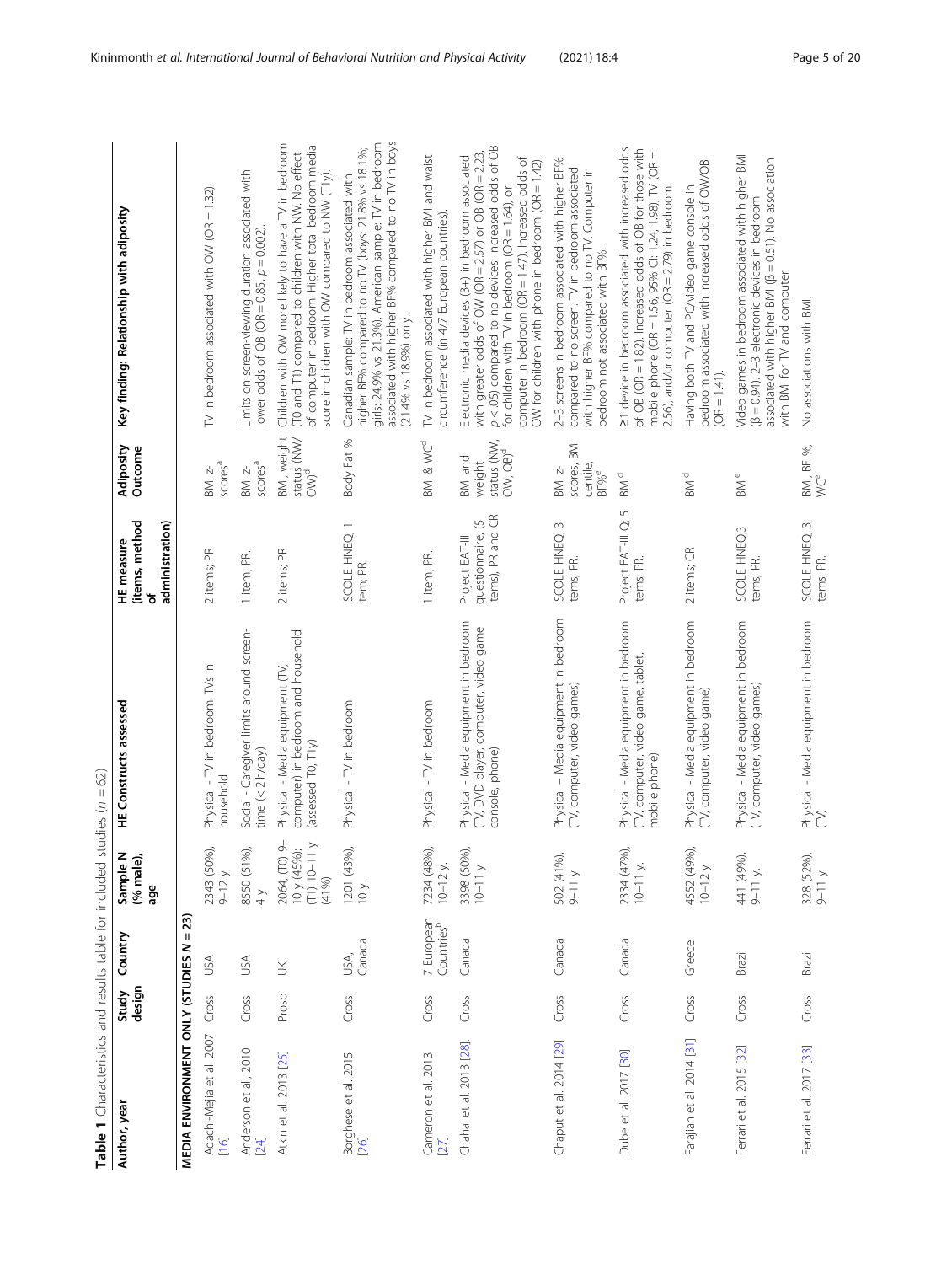| Table 1 Characteristics and results table for included studies ( $n = 62$ ) (Continued) |                 |             |                                       |                                                                                                          |                                                      |                                                              |                                                                                                                                                                                                              |
|-----------------------------------------------------------------------------------------|-----------------|-------------|---------------------------------------|----------------------------------------------------------------------------------------------------------|------------------------------------------------------|--------------------------------------------------------------|--------------------------------------------------------------------------------------------------------------------------------------------------------------------------------------------------------------|
| Author, year                                                                            | design<br>Study | Country     | Sample N<br>(% male),<br>age          | <b>HE Constructs assessed</b>                                                                            | (items, method<br>administration)<br>HE measure<br>৳ | Adiposity<br>Outcome                                         | Key finding: Relationship with adiposity                                                                                                                                                                     |
| Hardy et al. 2012 [34]                                                                  | Cross           | Australia   | 1141 (50%)<br>$5-12y$                 | Caregiver rules around screen-time<br>Physical - TV in bedroom. Social<br>duration.                      | ASAQ; 4 items; PR;<br>validated.                     | BMI, weight<br>status (HW,<br>OW/OB <sup>d</sup>             | compared to girls with NW (OR = 2.00) (no association<br>Girls with OW more likely to have a TV in bedroom<br>for boys). No association between caregiver media<br>rules and weight status.                  |
| Heilmann et al. 2017<br>35                                                              | Prosp           | $\geq$      | 12,556 (51%),<br>$7-11$ y.            | Physical - Media equipment in bedroom<br>Ê                                                               | 1 item; PR                                           | fat, weight<br>BMI, body<br>status <sup>d</sup>              | TV in bedroom (at age 7) associated with greater RR of<br>having OW at age 11 (RR for boys = 1.21; RR for girls =<br>1.31) compared to no TV.                                                                |
| Gomes et al. 2015 [36]                                                                  | Cross           | Portugal    | 580 (58.1%)<br>$9 - 11$ y.            | Physical - Media equipment in bedroom<br>(TV, computer, video games)                                     | $\sim$<br>ISCOLE HNEQ;<br>items, PR.                 | <b>BMI<sup>e</sup></b>                                       | Ш<br>Media in bedroom associated with higher BMI (B<br>0.26).                                                                                                                                                |
| Lane et al. 2014 [37]                                                                   | Cross           | Ireland     | 8568 (48.7%),<br>$\frac{1}{\sqrt{2}}$ | Physical - Media equipment in bedroom<br>(TV, computer, video games, phone)                              | 4 items; PR.                                         | $BMMd$                                                       | phone (OR = 1.41) associated with increased odds for<br>OW or OB. No association for computer and games<br>TV in bedroom ( $OR = 1.38$ ) and owning a mobile<br>console in bedroom.                          |
| Li et al. 2014 [38]                                                                     | Cross           | China       | 497 (51.7%)<br>$8-10y$                | Physical - Media equipment in home<br>(games console, computer, DVD)                                     | 3 items; PR.                                         | BMI SDS <sup>b</sup>                                         | players (OR = 0.68) and games consoles (OR = 0.60). No<br>No media equipment in home associated with lower<br>risk of OB compared to 1-2 devices, specifically DVD<br>association for computer.              |
| Lehto et al. 2011 [39]                                                                  | Cross           | Finland     | 604 (48.3%)<br>$9 - 11$ y.            | Physical - Media equipment in bedroom<br>(TV, computer, video games)                                     | 2 items; CR.                                         | BMI, WC,<br><b>WHtR<sup>k</sup></b>                          | TV in bedroom associated with higher WC ( $\beta$ = 2.30).<br>Computer/video games in bedroom associated with<br>higher WC ( $\beta$ = 1.33)                                                                 |
| Sijtsma et al. 2015 [40]                                                                | Cross           | Netherlands | 1670 (53%)<br>$3-4y$                  | Physical - TV in bedroom. Number of TVs LRBQ; 2 items; PR.<br>in home.                                   |                                                      | BMI z-score <sup>1</sup>                                     | association between number of televisions in home on<br>TV in bedroom associated with higher BMI. No<br>and BMI.                                                                                             |
| Tiberio et al. 2014 [41]                                                                | Prosp           | <b>ASU</b>  | 213 (45%),<br>5–9 y                   | Social - Caregiver monitoring and limit<br>setting around media use                                      | 3 items"; PR                                         | scores <sup>a</sup><br>$BMZ-$                                | N<br>Less maternal monitoring associated with higher BMI<br>creases in BMI z-scores from ages 5 to 9 y ( $\beta$ = -.058,<br>scores at age 7 ( $\beta = -23$ , $p < 0.01$ ) and steeper in-<br>$p < 0.01$ ). |
| Rutherford et al. 2015<br>[42]                                                          | Prosp           | Australia   | 4983 (51.4%)<br>$4 - 9y$              | Physical - TV in bedroom and computer<br>in home. Social - Caregiver rules around<br>TV viewing duration | 3 items; PR                                          | $\mathsf{B}\mathsf{M}\mathsf{I}^\mathsf{d}$                  | No associations with BMI and weight status.                                                                                                                                                                  |
| Lin et al. 2019 [43]Cross                                                               |                 | Taiwan      | 1031 (50%)<br>$7-12y$                 | Media: Social - Caregiver modelling and<br>limit setting around screen-viewing                           | 6 items; PR.                                         | $\mathsf{BM}^\mathsf{q}$                                     | No association with weight status.                                                                                                                                                                           |
| Paduano et al. 2020 [44]Cross                                                           |                 | ltaly       | 588 (53.2%)<br>$6 - 7y$               | Media: Physical - TV in bedroom                                                                          | 1 item; PR.                                          |                                                              | TV in bedroom associated with higher odds of OW/OB<br>$(OR = 1.1)$                                                                                                                                           |
| Park et al. 2019 [45]Cross                                                              |                 | USA         | $129(48.1\%)$<br>$2-5y$               | Media: Physical - TV in bedroom                                                                          | FNPAP; 20 items;<br>PR; validated.                   | weight<br>status <sup>a</sup><br>scores,<br>$\mathsf{BM}$ z- | No association with weight status.                                                                                                                                                                           |
| FOOD ENVIRONMENT ONLY (n = 13)                                                          |                 |             |                                       |                                                                                                          |                                                      |                                                              |                                                                                                                                                                                                              |
| Cassimos et al. 2011                                                                    | Cross           | Greece      | 335 (54.03%),                         | Physical - Availability of and access to                                                                 | 21 items; PR.                                        | BMI <sup>d</sup>                                             | Availability of sweets associated with increased odds of                                                                                                                                                     |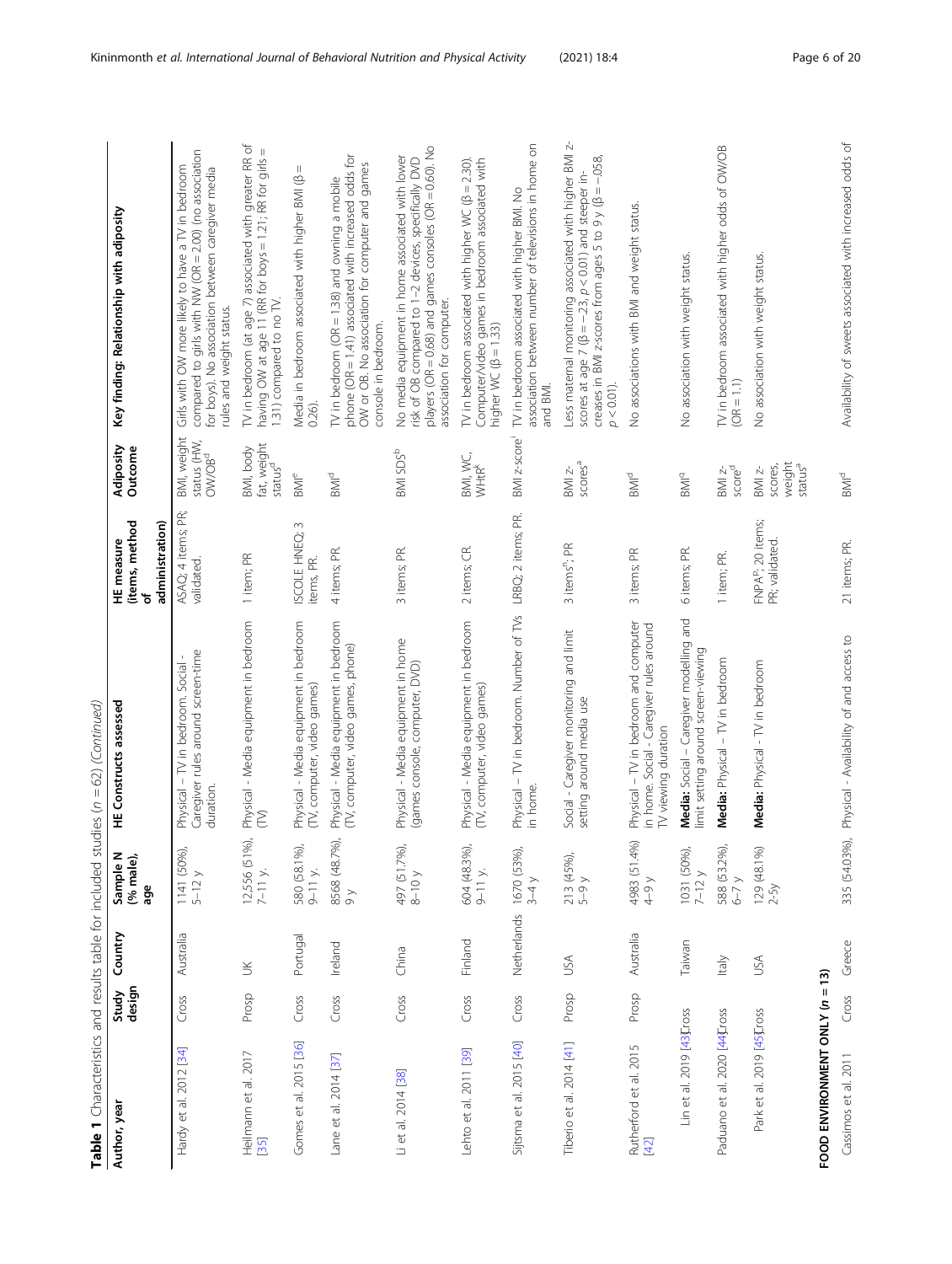| Table 1 Characteristics and results table for included studies ( $n = 62$ ) (Continued) |                 |                                       |                                                                |                                                                                                                                                                                  |                                                                        |                                                              |                                                                                                                                                                                                                                                                   |
|-----------------------------------------------------------------------------------------|-----------------|---------------------------------------|----------------------------------------------------------------|----------------------------------------------------------------------------------------------------------------------------------------------------------------------------------|------------------------------------------------------------------------|--------------------------------------------------------------|-------------------------------------------------------------------------------------------------------------------------------------------------------------------------------------------------------------------------------------------------------------------|
| Author, year                                                                            | design<br>Study | Country                               | Sample N<br>(% male),<br>age                                   | HE Constructs assessed                                                                                                                                                           | (items, method<br>HE measure<br>৳                                      | Adiposity<br>Outcome                                         | Key finding: Relationship with adiposity                                                                                                                                                                                                                          |
|                                                                                         |                 |                                       |                                                                |                                                                                                                                                                                  | administration)                                                        |                                                              |                                                                                                                                                                                                                                                                   |
| [46]                                                                                    |                 |                                       | $9 - 12$ y.                                                    | sweets and juice in the home.                                                                                                                                                    |                                                                        |                                                              | $OWOB (OR = 0.357)$                                                                                                                                                                                                                                               |
| Chen et al. 2018 [47]                                                                   | Cross           | China                                 | 222 (51.5%)<br>$3-6y$                                          | Physical - Energy dense foods at home                                                                                                                                            | FEAHQ; 29 items;<br>PR, validated.                                     | <b>BMI</b> <sup>e</sup>                                      | Availability of energy dense foods associated with<br>higher BMI ( $\beta$ coefficient = 0.30, $p < .01$ )                                                                                                                                                        |
| Couch et al. 2014 [13]                                                                  | Cross           | USA                                   | 699 (50.2%)<br>$6-11y$                                         | eating behaviours. Caregiver rules around<br>Physical - Availability of energy dense<br>Social - Caregiver modelling positive<br>foods and nutrient-dense foods<br>child eating. | EMS (7 items);<br>FEAHQ (3 items);<br>AWQ (12 items);<br>PR; validated | SCOTES <sup>a</sup><br>$BM$ $z-$                             | availability and BMI z-scores. No association between<br>caregiver rules around child eating and BMI z-scores.<br>coefficient = -0.17). No association between food<br>Encouragement/modelling of 'healthy eating'<br>negatively associated with BMI z- scores (B |
| Downs et al. 2009 [48]                                                                  | Cross           | Canada                                | 225 (NP), 9<br>12 y                                            | Physical - Food and beverages in the<br>home.                                                                                                                                    | FAQ; NP; CR<br>interview.                                              | BMd                                                          | No associations with BMI                                                                                                                                                                                                                                          |
| Humenikova et al. 2008<br>[49]                                                          | Cross           | Czech and<br>USA                      | US: 45 (33%)<br>$(43%)$ , $10-1$<br>Czech: 97<br>$\rightarrow$ | Physical - 'healthful' foods (e.g. fruits,<br>vegetables, low-fat dairy) in home                                                                                                 | Shelf Inventory; 80<br>items; PR,<br>validated.                        | percentiles <sup>d</sup><br><b>IMB</b>                       | America: No association with BMI z-score. Czech: Greater<br>availability of 'healthful' foods associated with lower<br>BMI z-scores ( $r = -203$ , $p < 0.05$ ).                                                                                                  |
| Gable et al. 2000 [50]                                                                  | Cross           | USA                                   | 65 (43%), 6<br>10 y                                            | Physical aspects - Food and beverages in<br>the home.                                                                                                                            | FAQ; NP; PR.                                                           | $\mathsf{BM}^\mathsf{m}$                                     | No associations with BMI.                                                                                                                                                                                                                                         |
| Lopez-Barron et al. 2015<br>[51]                                                        | Cross           | Mexico                                | 684 (45.5%)<br>$10-11$ y                                       | Physical - Food and beverages in the<br>home.                                                                                                                                    | Food inventory; 13<br>items; CR.                                       | scores, WC <sup>b</sup><br>Height z-<br>scores,<br>$BM$ $z-$ | of fruits and vegetables (OR = $1.10$ , $p = 0.035$ ). OW/OB<br>OW/OB associated with increased odds of availability<br>associated with lower availability of energy-dense<br>foods at home (OR 0.56, $p < .001$ )                                                |
| MacFarlane et al. 2009<br>[52]                                                          | Prosp           | Australia                             | $(50%) 5-6 y$<br>$(50\%) 10-1$<br>$\Pi = 132$<br>$161 = 161$   | Social - Caregiver policies around energy-<br>Physical - Energy-dense foods at home<br>dense snacks and fast foods.                                                              | environment; 7<br>Family food<br>items; PR.                            | scores <sup>a</sup><br>$BM$ $z-$                             | No associations with BMI z-scores.                                                                                                                                                                                                                                |
| Terry and Beck, 1985<br>[53]                                                            | Cross           | USA                                   | 16 (56%) 8-<br>12 y                                            | number of red, yellow and green foods<br>traffic lighted based on caloric value;<br>Physical - Foods in the home (foods<br>visible in home)                                      | food environment<br>observation of<br>In-home<br>$\times 2$ .          | $\overline{\mathbb{R}}$                                      | Observation 1: No difference between OB and NW in<br>availability of energy-dense foods. Observation 2: No<br>difference between OB and NW in availability of<br>energy-dense foods.                                                                              |
| Palfreyman et al. 2014<br>[54]                                                          | Cross           | $\leq$                                | 484 (51%),<br>$1-8 y$                                          | Social - Caregiver modelling of healthy<br>eating behaviour                                                                                                                      | PARM; 18 items;<br>εĖ                                                  | scores<br>$BM$ $z-$                                          | No association with BMI.                                                                                                                                                                                                                                          |
| Van Lippevelde et al.<br>2013 [55]                                                      | Cross           | 7 European<br>Countries <sup>15</sup> | 6374 (47%)<br>$10 - 12 - y$ .                                  | Physical - Breakfast type foods (milk,<br>cereal, breads) in home                                                                                                                | 1 item; PR.                                                            | scoreh<br>$BM$ $z$ $\overline{z}$                            | No association with BM.                                                                                                                                                                                                                                           |
| Vaughn et al. 2017 [56]                                                                 | Cross           | JSA                                   | 129 (51%),<br>$3 - 12$ y.                                      | and limit setting around unhealthy food<br>Physical - Food and drinks in the home.<br>Social - Caregiver modelling of eating<br>intake                                           | CAFPP; 124 items;<br>PR; validated                                     | centiles<br>score <sup>k</sup><br>and $z$ -<br><b>IMB</b>    | No associations between availability with BMI. No<br>association between caregiver modelling or limit<br>setting around unhealthy eating with BMI.                                                                                                                |
| Quah et al. 2018 [57]Cross                                                              |                 | Singapore                             | 511 (52.1%)<br>$\mathcal{S}$                                   | Social - Caregiver modelling and support<br>for healthy eating.                                                                                                                  | CFPQ; 8 items; PR;<br>validated.                                       | $\frac{3}{2}$                                                | No association with BMI z-score.                                                                                                                                                                                                                                  |
| PHYSICAL ACTIVITY ENVIRONMENT ONLY (n = 5)                                              |                 |                                       |                                                                |                                                                                                                                                                                  |                                                                        |                                                              |                                                                                                                                                                                                                                                                   |
| Chivers et al., 2012 [58]                                                               | Prosp           | Australia                             | 2868 (NP%)                                                     | Physical - PA equipment at home. Social                                                                                                                                          | NP; PR.                                                                | BMI <sup>d</sup>                                             | Cross-sectional: No associations with weight status.                                                                                                                                                                                                              |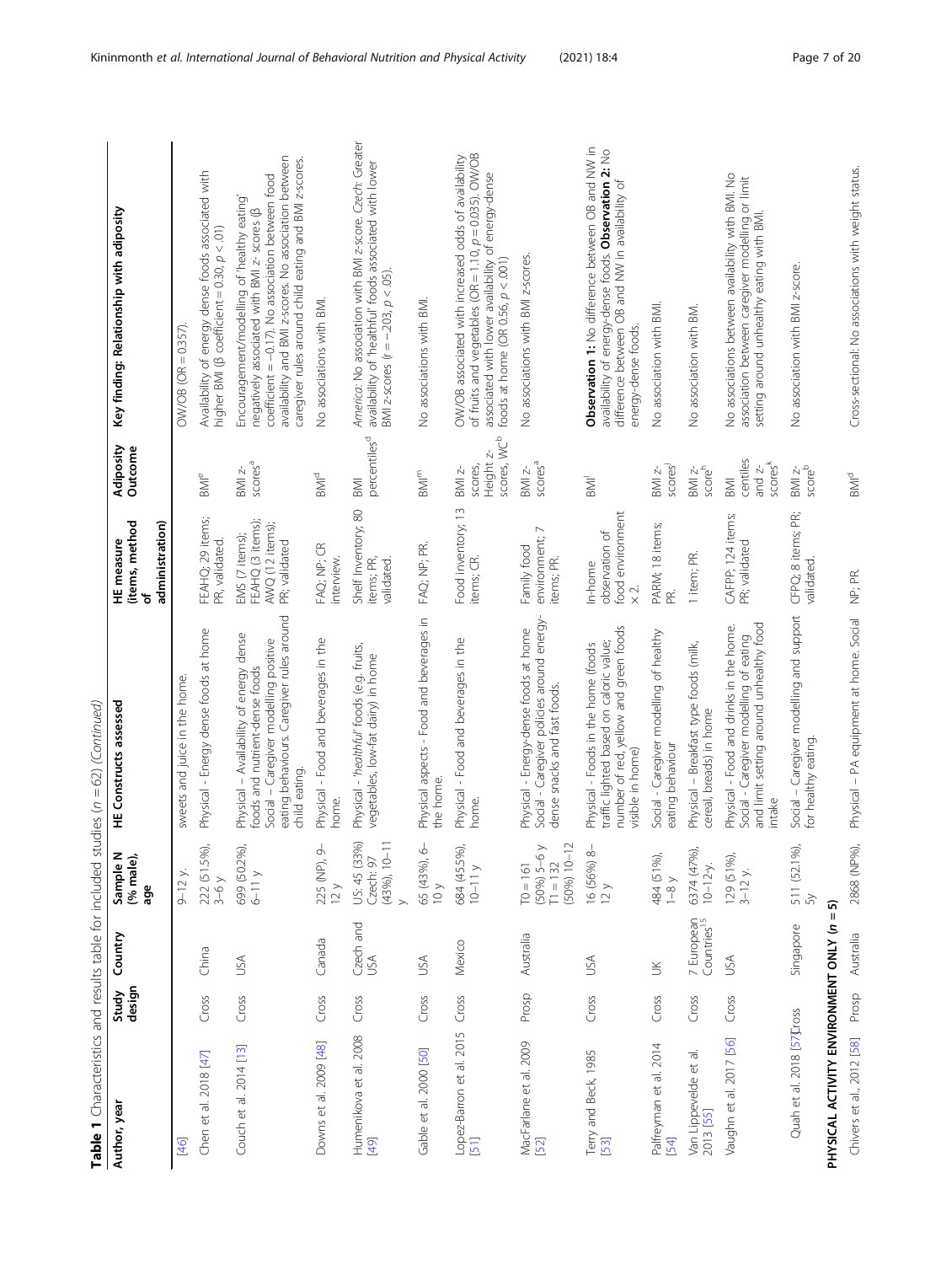| Table 1 Characteristics and results table for included studies ( $n = 62$ ) (Continued) |                 |                        |                              |                                                                                                                                       |                                                                         |                                             |                                                                                                                                                                                                                                       |
|-----------------------------------------------------------------------------------------|-----------------|------------------------|------------------------------|---------------------------------------------------------------------------------------------------------------------------------------|-------------------------------------------------------------------------|---------------------------------------------|---------------------------------------------------------------------------------------------------------------------------------------------------------------------------------------------------------------------------------------|
| Author, year                                                                            | design<br>Study | Country                | Sample N<br>(% male),<br>age | HE Constructs assessed                                                                                                                | (items, method<br>administration)<br>HE measure<br>Ⴆ                    | Adiposity<br>Outcome                        | Key finding: Relationship with adiposity                                                                                                                                                                                              |
|                                                                                         |                 |                        | $1-10$ y.                    | - Caregiver support of PA by visiting park<br>or playground with child.                                                               |                                                                         |                                             | Prospective: No associations with weight status.                                                                                                                                                                                      |
| Sijtsma et al. 2015 [59]                                                                | Cross           | Netherlands 1554 (50%) | $3-4y$                       | Social - Caregiver modelling of PA<br>behaviour                                                                                       | SQUASH; 11 items;<br>PR.                                                | BMI z-score<br>and WC                       | No association between caregiver modelling of PA and<br>BMI or waist circumference. Caregiver modelling of PA<br>commuting (e.g. walking) associated with lower BMI Z-<br>score ( $r = -0.062$ )                                      |
| Liszewska et al. 2018<br>[60]                                                           | Prosp           | Poland                 | 879 (48%),<br>$6-11y$        | Social - Caregiver modelling and support<br>of PA                                                                                     | Modified CFPQ for<br>PA (31 items); PR;<br>ARPQ (7 items);<br>validated | $scores^b$<br>BMI z-                        | Caregiver modelling and support of PA associated with<br>lower BMI z-scores ( $r = -.070$ , $p < .05$ ).                                                                                                                              |
| Schalkwijk et al. 2018<br>[61]                                                          | Prosp           | š                      | 6467 (51%),<br>$3 - 7y$      | Physical - Access to garden at home                                                                                                   | 1 item; PR.                                                             | BMI <sup>d</sup>                            | No access to garden associated with increased odds<br>for $OW/OB$ ( $OR = 1.35$ ).                                                                                                                                                    |
| Umstattd Meyer et al.<br>2013 [62]                                                      | Cross           | US/ Mexico             | 94 (42%), 6<br>$\frac{1}{2}$ | Physical - PA equipment at home                                                                                                       | 16 items; interview<br>ΕĖ                                               | percentiles<br>BMI                          | No associations with BMI.                                                                                                                                                                                                             |
| STUDIES ASSESSING TWO DOMAINS OF THE HOME ENVIRONMENT (n = 16)                          |                 |                        |                              |                                                                                                                                       |                                                                         |                                             |                                                                                                                                                                                                                                       |
| Hales et al. 2013 [63]                                                                  | Cross           | USA                    | 129 (51%),<br>$3-12y$        | PA: Physical - Availability and access to<br>Media: Physical - Media equipment in<br>home (TV, computer, video games)<br>PA equipment | HomeSTEAD; 1015<br>items; PR;<br>validated.                             | percentiles <sup>a</sup><br><b>M</b>        | PA: Greater PA equipment associated with lower BMI<br>('adult exercise equipment'; $r = -0.26$ , and 'child fixed<br>play equipment'; r = - 0.25 and 'child portable play<br>Media: No associations with BMI.<br>equipment'; - 0.23). |
| Jones, et al. 2009 [64]                                                                 | Cross           | Australia              | 140 (51%),<br>$2-6y$         | Media: Physical- TV in bedroom. Social<br>PA: Social - Caregiver rules around PA<br>aspects - Caregiver rules around TV               | Parenting Styles Q;<br>9 items; PR                                      | $\mathsf{B}\mathsf{M}\mathsf{I}^\mathsf{d}$ | Media: No associations with weight status.<br>PA: No associations with weight status.                                                                                                                                                 |
| Sleddens et al. 2017<br>[15]                                                            | Prosp           | Netherlands            | 1694 (51.2%),<br>$5-7y$      | PA: Social - Caregiver support of child<br>Media: Social - Caregiver limit setting<br>around screen-based activities<br>Ã             | ARPQ; 7 items; PR;<br>validated.                                        | BMI z-score                                 | behaviour' associated with greater increases in BMI z-<br>Media: Caregiver policy 'restriction of sedentary<br>PA: No association with BMI<br>scores from ages 5 to 7.                                                                |
| Taylor et al. 2011 [65]                                                                 | Cross           | Australia              | 175 (44%),<br>$7-12y$        | Media: Social- Caregiver modelling and<br>PA: Social - caregiver modelling of PA<br>limit setting around of media use.                | <b>Activity Practices</b><br>Parent Physical<br>Q; 11 items; PR.        | scored<br>$BMI$ $z-$                        | Media: No association with BMI<br>PA: No association with BMI.                                                                                                                                                                        |
| Mathialagan et al. 2018<br><u>[66]</u>                                                  | Cross           | Malaysia               | 802 (NP%),<br>$10 - 12y$     | around electronic media equipment use.<br>Media: Social - Caregiver limit setting<br>PA: Social - Caregiver PA levels                 | 42 items; CR;<br>validated                                              | $\frac{1}{2}$ MIP                           | Media: Caregiver limits on media use associated with<br>PA: No association with weight status.<br>lower child weight status.                                                                                                          |
| Rosenberg et al. 2010<br>[67]                                                           | Cross           | USA                    | 116 (52.2%),<br>$5-11y$      | Media: Physical - Media equipment in<br>PA: Physical - PA equipment at home<br>bedroom and home (TV, computer,<br>games console)      | equipment scale<br>(21 items); HEES<br>(14 items); PR.<br>Home PA       | score <sup>a</sup><br>$BMZ-$                | BMI z-score ( $\beta$ coefficient = .17, $p < .05$ ). TV in bedroom<br>Media: Electronics in bedroom associated with higher<br>PA: No association with BMI.<br>not associated with BMI.                                               |
| Mihrshahi et al. 2017<br>[68]                                                           | Cross           | Australia              | 3884 (49%),<br>6-10 y        | $\mathbf{I}$<br>Media: Physical - TV in bedroom. Social<br>Caregiver rules around screen-time                                         | 5 items; PR.                                                            | BMI, WHtR                                   | Media: TV in bedroom associated with higher odds of<br>$DWO$ B ( $OR = 1.74$ ) and abdominal $OB$ ( $OR = 1.96$ ). No                                                                                                                 |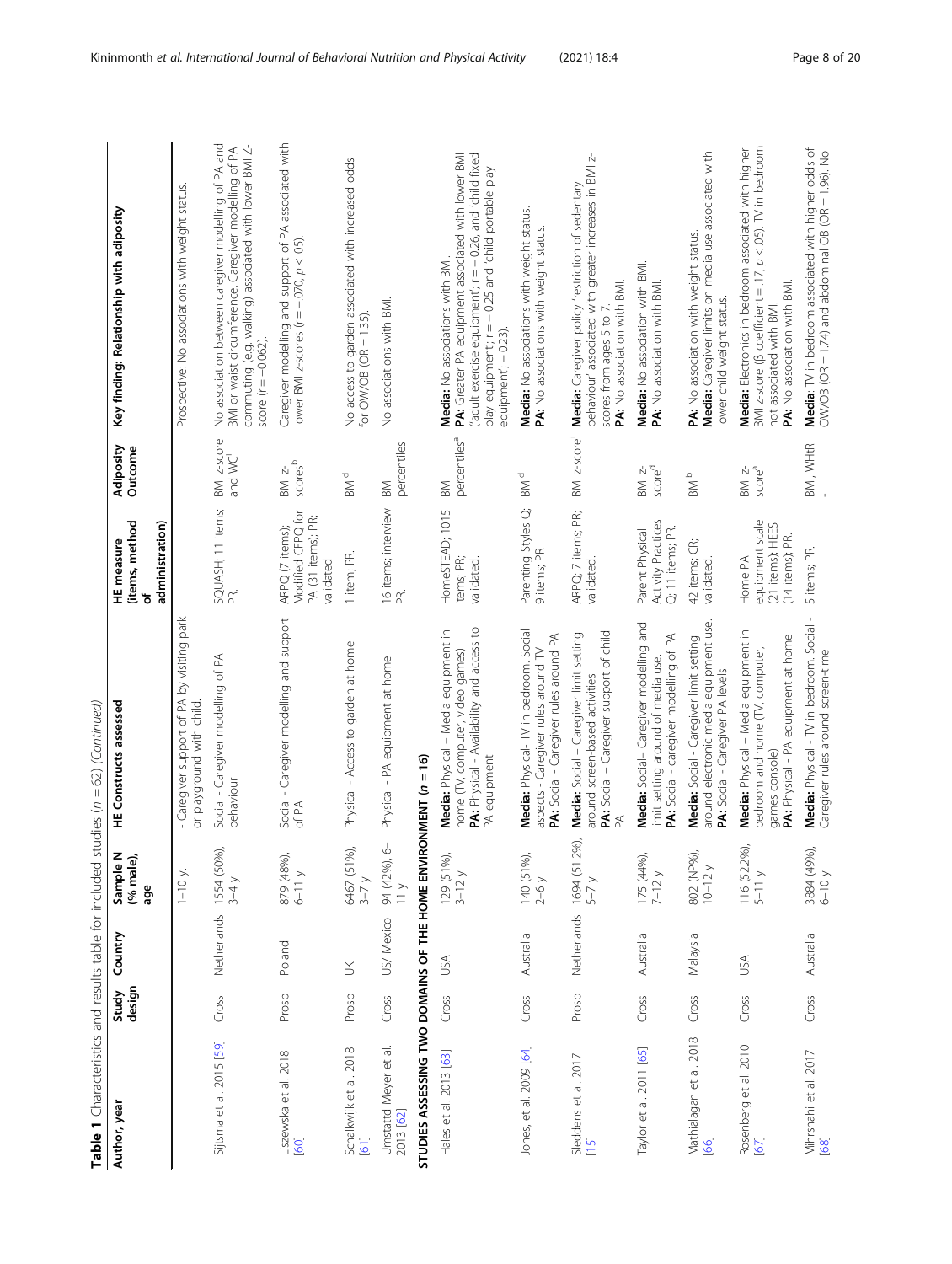| Table 1 Characteristics and results table for included studies ( $n = 62$ ) (Continued) |                 |                 |                                                         |                                                                                                                                                                                      |                                                                     |                                                            |                                                                                                                                                                                                                                                                                                    |
|-----------------------------------------------------------------------------------------|-----------------|-----------------|---------------------------------------------------------|--------------------------------------------------------------------------------------------------------------------------------------------------------------------------------------|---------------------------------------------------------------------|------------------------------------------------------------|----------------------------------------------------------------------------------------------------------------------------------------------------------------------------------------------------------------------------------------------------------------------------------------------------|
| Author, year                                                                            | design<br>Study | Country         | Sample N<br>(% male),<br>age                            | <b>HE Constructs assessed</b>                                                                                                                                                        | (items, method<br>administration)<br>HE measure<br>৳                | Adiposity<br>Outcome                                       | Key finding: Relationship with adiposity                                                                                                                                                                                                                                                           |
|                                                                                         |                 |                 |                                                         | Food: Physical - Sugar-sweetened bever-<br>ages (SSB) at home. Social - Caregiver<br>policies around sweet snacks                                                                    |                                                                     | abdominal<br>$\alpha$ besity <sup>k</sup>                  | Food: Availability of SSB associated with higher risk of<br>limits on screen-time associated with higher odds of<br>$ON/OB$ (OR = 1.51) and higher abdominal OB (OR =<br>1.50) in unadjusted models. No association with<br>adiposity in fully adjusted models.<br>$abdominal OB$ ( $OR = 1.66$ ). |
| Keihner et al. 2009 [69]                                                                | Cross           | USA             | 299 (47.8%),<br>$9-11 y$                                | Media: Physical - TV in bedroom. Social -<br>Food: Social - Caregiver modelling of<br>caregiver limit setting around screen-<br>energy-dense foods<br>time                           | Food and activity<br>items; CR and PR.<br>diary, FMTS; 4            | <b>IMB</b><br>scores, f<br>%tiles <sup>a</sup><br>$BMI$ z- | Media: No associations with BMI.<br>Food: No associations with BMI.                                                                                                                                                                                                                                |
| Huynh, et al. 2011 [70]                                                                 | Prosp           | Vietnam         | 670 (49%),<br>$4-5y$                                    | Food: Physical - Food and beverages in<br>Media: Physical - Media equipment in<br>home (TV, computer, video games,<br>portable devices)<br>the home.                                 | HOME-SF;<br>validated.                                              | thickness <sup>9</sup><br>skinfold<br>BMI,                 | Media: No associations with changes in BMI or skinfold<br>associated BMI (girls only) and skinfold thickness (boys<br>Food: Availability of 'healthy foods' negatively<br>and girls) over 1 year.<br>thickness over 1 year.                                                                        |
| Serene et al. 2011 [71]                                                                 | Cross           | Lumpur<br>Kuala | 1430 (41.5%),<br>$9-12y$                                | Food: Physical - Foods in home. Social -<br>Caregiver encouragement of healthy<br>PA: Social - Caregiver support of PA<br>eating.                                                    | based on CFQ and<br>Q developed<br>DASH.                            | $\mathsf{BM}^\mathsf{e}$                                   | Food: No associations with BMI.<br>PA: No associations with BMI                                                                                                                                                                                                                                    |
| Serrano et al. 2014 [72]                                                                | Cross           | Puerto Rico     | $114(42.1\%)$<br>12y                                    | Food: Social - Caregiver encouragement<br>PA: Social - caregiver encouragement of<br>of healthy eating<br>Ã                                                                          | Survey; 76 items;<br>PR; validated.<br>Team COOL                    | BMI <sup>a</sup>                                           | Food: No association with weight status.<br>PA: No association with weight status.                                                                                                                                                                                                                 |
| Moreno et al. 2011 [73]                                                                 | Cross           | <b>NSU</b>      | 233 (47%),<br>$5-12y$                                   | PA: Social - Caregiver modelling of PA<br>Food: Social - Caregiver modelling of<br>healthy eating                                                                                    | FHBS; 27 items; PR;<br>validated.                                   | score <sup>a</sup><br>$BMZ-$                               | behaviour' (caregiver modelling of healthy eating and<br>Composite score: No association between 'Parent<br>PA) and child BMI z-scores.                                                                                                                                                            |
| Sirikulchayanonta et al.<br>2011 [74]                                                   | Cross           | Thailand        | č<br>280 children<br>(50%), 8-12<br>$\ddot{\mathbf{y}}$ | Food: Physical - Foods available in home<br>PA: Physical - Access to PA equipment/<br>garden                                                                                         | Composite score<br>environment'<br>11 items; CR.<br>of 'home        | BMI age-<br>and sex-<br>specific                           | <b>Composite score:</b> Higher risk 'home environment'<br>associated with increased odds of OB (OR = 2.8)                                                                                                                                                                                          |
| Torres et al. 2014 [75]                                                                 | Cross           | Puerto Rico     | 114 (43%),<br>12y                                       | PA: Physical - PA equipment at home<br>Food: Physical - Foods in home.                                                                                                               | Environment; 10<br>Home Physical<br>items; CR                       | percentiles <sup>a</sup><br><b>IMB</b>                     | Food: Availability of 'unhealthy' foods associated with<br>PA: Access to PA equipment associated with higher<br>higher BMI (r = - 0.25). No association between<br>availability of healthy foods with BMI.<br>$BM (r = 0.25).$                                                                     |
| Crawford et al. 2012<br>[76]                                                            | Cross           | Australia       | 491 (47%),<br>$5-12y$                                   | PA: Physical - PA equipment at home.<br>Media: Physical - TV in bedroom and<br>home. Social - Caregiver limit setting<br>Social - Caregiver support of PA<br>around electronic media | questionnaire; 46<br>environment<br>items; PR;<br>validated<br>Home | scores <sup>a</sup><br>$BMZ-$                              | Media: TV in bedroom associated with higher BMI z-<br>scores (B coefficient = 0.24). No association between<br>caregiver limit setting and BMI.<br>PA: No associations with BM                                                                                                                     |
| Vaughn et al. 2019 [77 Cross                                                            |                 | USA             | 129 (51%),                                              | Media: Social - Caregiver modelling and                                                                                                                                              | HomeSTEAD; 196                                                      | <b>IMB</b>                                                 | Media: No association with BMI percentile. Caregiver                                                                                                                                                                                                                                               |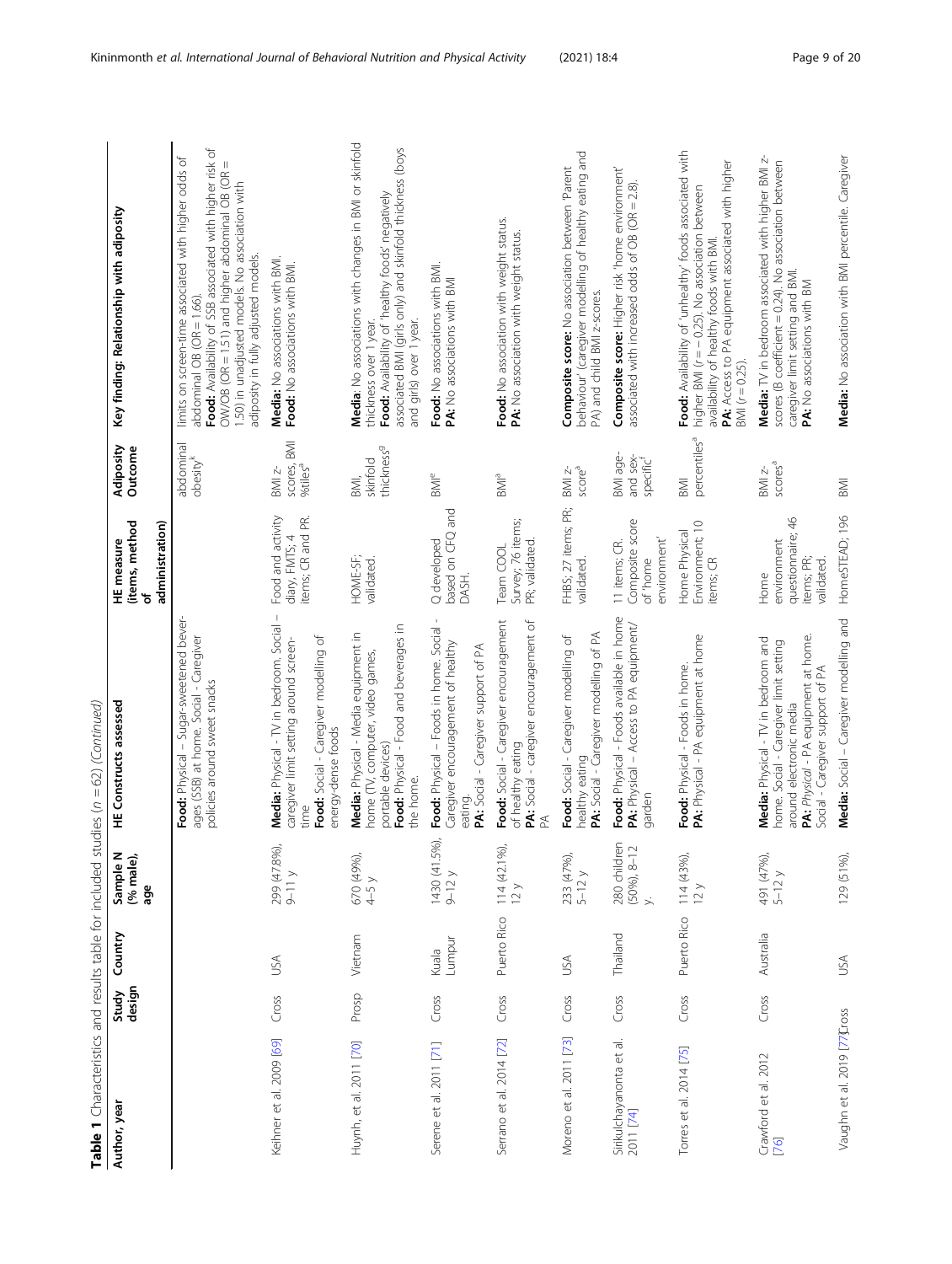| Table 1 Characteristics and results table for included stu |                 |                                    |                              | $ndies (n = 62) (Continued)$                                                                                                                                                                                                                                                                                                                                |                                                                                                          |                                      |                                                                                                                                                                                                                                                                                                                                                                                                                       |
|------------------------------------------------------------|-----------------|------------------------------------|------------------------------|-------------------------------------------------------------------------------------------------------------------------------------------------------------------------------------------------------------------------------------------------------------------------------------------------------------------------------------------------------------|----------------------------------------------------------------------------------------------------------|--------------------------------------|-----------------------------------------------------------------------------------------------------------------------------------------------------------------------------------------------------------------------------------------------------------------------------------------------------------------------------------------------------------------------------------------------------------------------|
| Author, year                                               | design<br>Study | Country                            | Sample N<br>(% male),<br>age | <b>HE Constructs assessed</b>                                                                                                                                                                                                                                                                                                                               | (items, method<br>administration)<br>HE measure<br>৳                                                     | Adiposity<br>Outcome                 | Key finding: Relationship with adiposity                                                                                                                                                                                                                                                                                                                                                                              |
|                                                            |                 |                                    | $3-12y$                      | limit setting around electronic media use.<br>PA: Social - Caregiver modelling and<br>support of PA                                                                                                                                                                                                                                                         | items; PR;<br>validated.                                                                                 | percentile <sup>a</sup>              | support for PA associated with higher BMI percentile<br>PA: Caregiver encouragement of PA associated with<br>modelling of video games and computer associated<br>ower BMI percentile (r = - 0.25). Lack of caregiver<br>$(r = .17)$ . No association for modelling of PA.<br>with higher BMI percentile $(r = 0.15)$                                                                                                  |
| STUDIES MEASURING ALL THREE DOMAINS OF HOME ENVI           |                 |                                    |                              | RONMENT $(n = 5)$                                                                                                                                                                                                                                                                                                                                           |                                                                                                          |                                      |                                                                                                                                                                                                                                                                                                                                                                                                                       |
| Rodenburg, G., et al.<br>2013 [78]                         | Cross           | Netherlands 1480 (50.5%)<br>8-12 y |                              | Media: Physical - Media equipment (TV,<br>Food: Physical - Food and beverages in<br>the home. Social - Caregiver modelling<br>Caregiver rules around screen viewing<br>PA: Physical - PA equipment at home.<br>Caregiver modelling of TV viewing.<br>Social - Caregiver modelling of PA<br>computer) in bedroom. Social -<br>and support for healthy eating | Survey (HES); 84<br>Five composite<br>scores created.<br>Environment<br>items; PR;<br>validated.<br>Home | BMI z-score                          | No association between 'High visibility and accessibility<br>take and access to PA equipment) was positively associated with child BMI z-scores (B coefficient = 0.08, $p <$<br>modelling of sedentary behaviour, caregiver snack in-<br>Composite score: 'Diet- and activity-related positive<br>modelling' (caregiver modelling of healthy eating,<br>to screens and unhealthy food' and BMI z-scores.<br>$0.05$ ). |
| Ihmels et al. 2009 [79]                                    | Cross           | JSA                                | 854 (51.3%),<br>6–7 y        | Media: Physical - TV in bedroom. Social<br>Food: Social - Caregiver modelling of<br>PA: Social - Caregiver modelling and<br>Caregiver monitoring of TV<br>healthy eating behaviour<br>support of PA                                                                                                                                                         | FNPA; 21 items;<br>PR; validated.                                                                        | percentiles <sup>a</sup><br>BMI, BMI | Food: Caregiver modelling of healthy eating associated<br><b>Media:</b> TV in bedroom associated with higher BMI ( $r =$<br>PA: Caregiver modelling of PA associated with lower<br>$-156$ , $p < 0.01$ ). No association between caregiver<br>monitoring and child BMI.<br>with lower BMI $(r = -132)$<br>$3$ MI ( $r = -.086$ , $p < .01$ ).                                                                         |
| Kim et al. 2014 [80]                                       | Cross           | South<br>Korea                     | 241 (47.7%),<br>2–5 y        | Media: Social - Caregiver modelling of<br>Food: Social - Caregiver modelling of<br>PA: Social - Caregiver modelling and<br>media use and limit setting<br>support for PA<br>nealthy eating                                                                                                                                                                  | and healthy eating<br>ACTS; 7 items; PA<br>barriers; 9 items;<br>PR; validated.                          | $\frac{k}{2}$                        | setting of media use associated with lower BMI (-0.12,<br>Media: Caregiver modelling of media use associated<br>with higher odds for OB (OR = 1.01). Caregiver limit<br>associated with higher odds of OB (OR = 1.11).<br>Food: Caregiver modelling of 'healthy eating<br>PA: No associations with weight status.<br>$p < 0.05$ ).                                                                                    |
| Gubbels et al. 2011 [81]                                   | Prosp           |                                    | Netherlands 2026 (51.2%),    | Media: Social - Caregiver limit setting<br>Food: Social - Caregiver support for<br>PA: Social - Caregiver support and<br>around electronic media use<br>encouragement of child PA<br>healthy eating                                                                                                                                                         | ARPQ (9 items); PR;<br>Modified CFQ for<br>food (9 items);<br>validated.                                 | $BMI$ z-<br>scoree                   | 5 to<br>eating' at age 5 associated with lower BMI z-scores at<br>Food: Caregiver support/encouragement of 'healthy<br>associated with higher increases in BMI from age<br>Media: Caregiver limits of media use at age 5<br>PA: No association with BMI.<br>age 7 (B coefficient = $0.07$ ).<br>$7$ (B coefficient = 0.06).                                                                                           |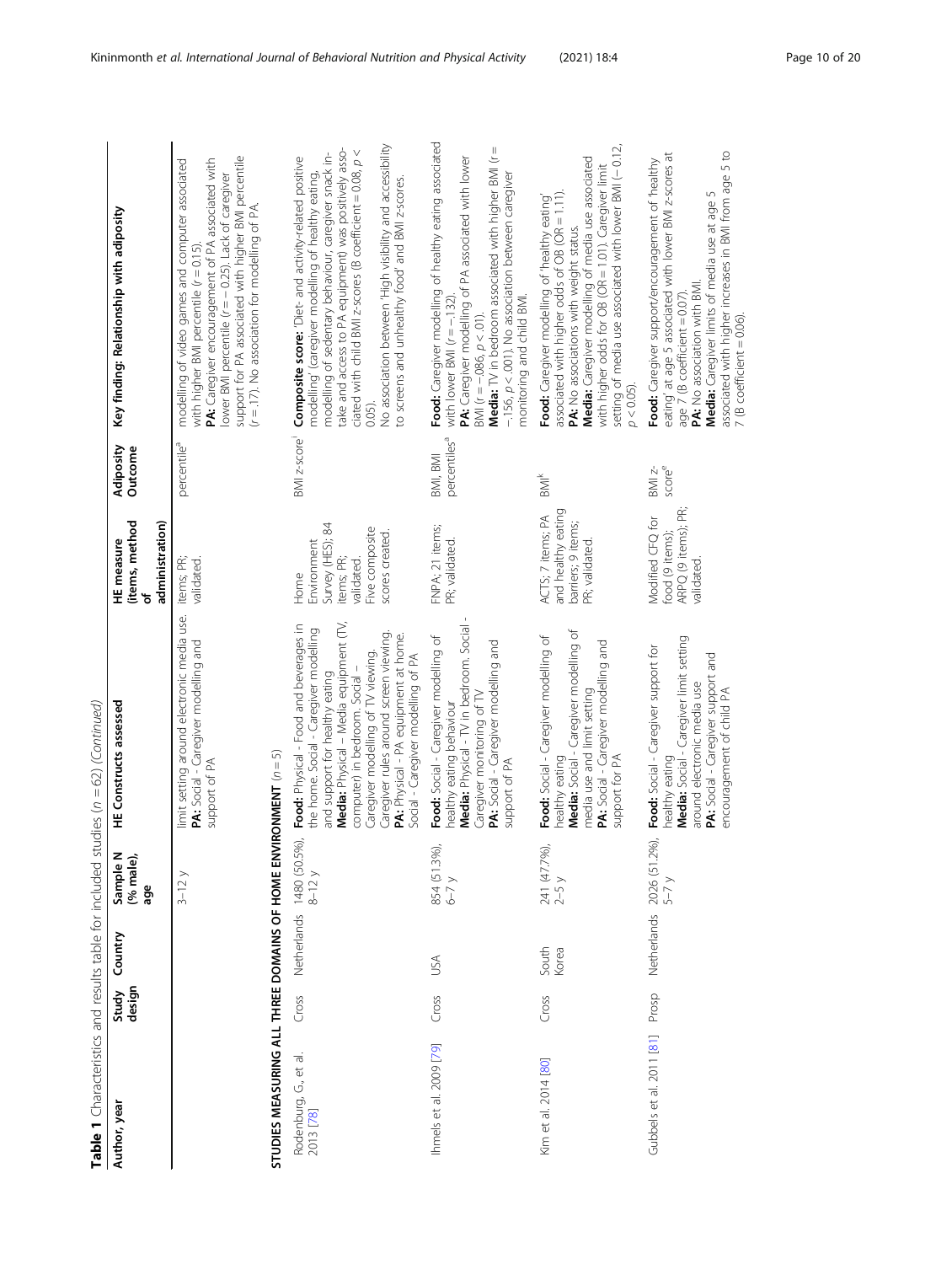| SQUASH Short questionnaire to assess health enhancing physical activity, MK Neighbourhood impact on kids; project EAT-III (eating and activity in teens and young adults)-III questionnaire, FEAHQ Family eating and<br>NB: The measure used examines non-HE related aspects. Only some items from the named measure are relevant to the HE domains examined in this review. Therefore, only the number of items from the measure<br>Abbreviations: N cohort size, SES Socioeconomic status, HE Home environment, OW Overweight, OB Obese, BMI Body mass index, WHR Waist to height ratio, PA Physical activity, NS Not stated, Q Questionnaire, WC<br>Weight circumference, SSBs Sugar sweetened beverages, OR Odds ratio, TV Television, HOME-SF Home observation for measurement of the environment short form, CATI Computer-assisted telephone interviewing,<br>PThe FNPA was used to create a composite score of the home "family obesogenic environment" which was associated with lower BMI z-score (B = - 0.069 (0.032), p < 0.05). However this score incorporated several<br>activity habits questionnaire. <i>PARM Parental modelling of eating behaviour scale, ACTS Activity support scale for multiple groups, HEI Home environment interview, EMS Encouragement and modelling scale, ARPQ</i><br>sedentary activity questionnaire, FAQ Food availability questionnaire, FHBS Family health behaviour scale, AIWQ Active where parent-child questionnaire, ARPQ Activity related parenting questionnaire, FWPA Family<br>International study of childhood obesity, lifestyle and the environment, HWEQ Home & Neighbourhood Environment Questionnaire, GECKO Groningen expert center for kids with obesity, HomesTEAD Home self-<br>administered tool for environmental assessment of activity & diet family food practices survey, DASH Determinants of adolescents' social well-being and health, COOL Controlling overweight and obesity for life,<br>Activity related parenting questionnaire, CAFPP Comprehensive assessment of food parenting practices, HEES Home electronic equipment scale, LRBQ Lifestyle-related behaviour questionnaire, ASAQ Adolescent<br>ENERGY EuropeaN Energy balance research to prevent excessive weight gain among youth project, SPEEDY Sport, physical activity and eating behaviour: environmental determinants in young people, ISCOLE<br>Food: No association with BMI.<br>PA: No association with BMI<br>score <sup>c</sup><br>$BMI$ $z-$<br>HEI; 32 constructs;<br>CATI PR; validated<br>administration)<br>"Capaldi, DM.; Pears, KC.; Wilson, J.; Bruckner, L. Parent Interview. Unpublished instrument. Oregon Social Learning Center; Eugene: 1998<br>aspects of family life outside the scope of this review. Therefore only the findings relevant to the current review are presented here<br>Food: Physical - Food and beverages in<br>Social - Caregiver modelling/support of<br>Media: Physical - Media equipment in<br>PA: Physical - PA equipment at home.<br>home and bedroom. Social- Caregiver<br>Social - Caregiver modelling of eating<br>modelling and limit setting.<br><sup>o</sup> 7 European countries are Belgium, Greece, Hungary, Holland, Norway, Spain, Slovenia<br>the home.<br><sup>a</sup> Centre for Disease Control and Prevention (CDC, 2000) Growth Reference Charts;<br><sup>9</sup> Health Promotion Administration, Ministry of Health and Welfare (2013)<br><sup>b</sup> World Health Organisation (WHO) 2007 Child Growth Reference values<br>1096 (49%),<br>$\frac{1}{4}$<br>INMU Thai Growth program as weight for height (WFH)<br>$\leq$<br><sup>d</sup> International Obesity Task Force (IOTF);<br>Cross<br>National Centre for Health Statistics<br>Child Growth Foundation 1996<br><sup>e</sup> WHO Growth reference (2006)<br>'UK Growth Reference 1990<br>that were utilised are listed.<br>Schrempft et al. 2015<br>Dutch population in 1997<br><sup>9</sup> Asian Population Criteria<br><sup>h</sup> WHO Anthro-Plus (2009)<br>Not provided<br><sup>m</sup> NHANES I<br>Footnotes:<br>[82] | Author, year | design<br>Study | Country | (% male)<br>Sample!<br>age | <b>HE Constructs assessed</b> | (items, method<br>HE measure<br>Ⴆ | Adiposity<br>Outcome | Key finding: Relationship with adiposity                                            |
|-------------------------------------------------------------------------------------------------------------------------------------------------------------------------------------------------------------------------------------------------------------------------------------------------------------------------------------------------------------------------------------------------------------------------------------------------------------------------------------------------------------------------------------------------------------------------------------------------------------------------------------------------------------------------------------------------------------------------------------------------------------------------------------------------------------------------------------------------------------------------------------------------------------------------------------------------------------------------------------------------------------------------------------------------------------------------------------------------------------------------------------------------------------------------------------------------------------------------------------------------------------------------------------------------------------------------------------------------------------------------------------------------------------------------------------------------------------------------------------------------------------------------------------------------------------------------------------------------------------------------------------------------------------------------------------------------------------------------------------------------------------------------------------------------------------------------------------------------------------------------------------------------------------------------------------------------------------------------------------------------------------------------------------------------------------------------------------------------------------------------------------------------------------------------------------------------------------------------------------------------------------------------------------------------------------------------------------------------------------------------------------------------------------------------------------------------------------------------------------------------------------------------------------------------------------------------------------------------------------------------------------------------------------------------------------------------------------------------------------------------------------------------------------------------------------------------------------------------------------------------------------------------------------------------------------------------------------------------------------------------------------------------------------------------------------------------------------------------------------------------------------------------------------------------------------------------------------------------------------------------------------------------------------------------------------------------------------------------------------------------------------------------------------------------------------------------------------------------------------------------------------------------------------------------------------------------------------------------------------------------------------------------------------------------------------------------------------------------------------------------------------------------------------------------------------------------------------------------------------------------------------------------------------------------------------------------------------------------------------------------------------------------------------------------------------------------------------------------------|--------------|-----------------|---------|----------------------------|-------------------------------|-----------------------------------|----------------------|-------------------------------------------------------------------------------------|
|                                                                                                                                                                                                                                                                                                                                                                                                                                                                                                                                                                                                                                                                                                                                                                                                                                                                                                                                                                                                                                                                                                                                                                                                                                                                                                                                                                                                                                                                                                                                                                                                                                                                                                                                                                                                                                                                                                                                                                                                                                                                                                                                                                                                                                                                                                                                                                                                                                                                                                                                                                                                                                                                                                                                                                                                                                                                                                                                                                                                                                                                                                                                                                                                                                                                                                                                                                                                                                                                                                                                                                                                                                                                                                                                                                                                                                                                                                                                                                                                                                                                                                       |              |                 |         |                            |                               |                                   |                      | Overall obesogenic risk: No association with BM.<br>Media: No association with BMI. |
|                                                                                                                                                                                                                                                                                                                                                                                                                                                                                                                                                                                                                                                                                                                                                                                                                                                                                                                                                                                                                                                                                                                                                                                                                                                                                                                                                                                                                                                                                                                                                                                                                                                                                                                                                                                                                                                                                                                                                                                                                                                                                                                                                                                                                                                                                                                                                                                                                                                                                                                                                                                                                                                                                                                                                                                                                                                                                                                                                                                                                                                                                                                                                                                                                                                                                                                                                                                                                                                                                                                                                                                                                                                                                                                                                                                                                                                                                                                                                                                                                                                                                                       |              |                 |         |                            |                               |                                   |                      |                                                                                     |
|                                                                                                                                                                                                                                                                                                                                                                                                                                                                                                                                                                                                                                                                                                                                                                                                                                                                                                                                                                                                                                                                                                                                                                                                                                                                                                                                                                                                                                                                                                                                                                                                                                                                                                                                                                                                                                                                                                                                                                                                                                                                                                                                                                                                                                                                                                                                                                                                                                                                                                                                                                                                                                                                                                                                                                                                                                                                                                                                                                                                                                                                                                                                                                                                                                                                                                                                                                                                                                                                                                                                                                                                                                                                                                                                                                                                                                                                                                                                                                                                                                                                                                       |              |                 |         |                            |                               |                                   |                      |                                                                                     |
|                                                                                                                                                                                                                                                                                                                                                                                                                                                                                                                                                                                                                                                                                                                                                                                                                                                                                                                                                                                                                                                                                                                                                                                                                                                                                                                                                                                                                                                                                                                                                                                                                                                                                                                                                                                                                                                                                                                                                                                                                                                                                                                                                                                                                                                                                                                                                                                                                                                                                                                                                                                                                                                                                                                                                                                                                                                                                                                                                                                                                                                                                                                                                                                                                                                                                                                                                                                                                                                                                                                                                                                                                                                                                                                                                                                                                                                                                                                                                                                                                                                                                                       |              |                 |         |                            |                               |                                   |                      |                                                                                     |
|                                                                                                                                                                                                                                                                                                                                                                                                                                                                                                                                                                                                                                                                                                                                                                                                                                                                                                                                                                                                                                                                                                                                                                                                                                                                                                                                                                                                                                                                                                                                                                                                                                                                                                                                                                                                                                                                                                                                                                                                                                                                                                                                                                                                                                                                                                                                                                                                                                                                                                                                                                                                                                                                                                                                                                                                                                                                                                                                                                                                                                                                                                                                                                                                                                                                                                                                                                                                                                                                                                                                                                                                                                                                                                                                                                                                                                                                                                                                                                                                                                                                                                       |              |                 |         |                            |                               |                                   |                      |                                                                                     |
|                                                                                                                                                                                                                                                                                                                                                                                                                                                                                                                                                                                                                                                                                                                                                                                                                                                                                                                                                                                                                                                                                                                                                                                                                                                                                                                                                                                                                                                                                                                                                                                                                                                                                                                                                                                                                                                                                                                                                                                                                                                                                                                                                                                                                                                                                                                                                                                                                                                                                                                                                                                                                                                                                                                                                                                                                                                                                                                                                                                                                                                                                                                                                                                                                                                                                                                                                                                                                                                                                                                                                                                                                                                                                                                                                                                                                                                                                                                                                                                                                                                                                                       |              |                 |         |                            |                               |                                   |                      |                                                                                     |
|                                                                                                                                                                                                                                                                                                                                                                                                                                                                                                                                                                                                                                                                                                                                                                                                                                                                                                                                                                                                                                                                                                                                                                                                                                                                                                                                                                                                                                                                                                                                                                                                                                                                                                                                                                                                                                                                                                                                                                                                                                                                                                                                                                                                                                                                                                                                                                                                                                                                                                                                                                                                                                                                                                                                                                                                                                                                                                                                                                                                                                                                                                                                                                                                                                                                                                                                                                                                                                                                                                                                                                                                                                                                                                                                                                                                                                                                                                                                                                                                                                                                                                       |              |                 |         |                            |                               |                                   |                      |                                                                                     |
|                                                                                                                                                                                                                                                                                                                                                                                                                                                                                                                                                                                                                                                                                                                                                                                                                                                                                                                                                                                                                                                                                                                                                                                                                                                                                                                                                                                                                                                                                                                                                                                                                                                                                                                                                                                                                                                                                                                                                                                                                                                                                                                                                                                                                                                                                                                                                                                                                                                                                                                                                                                                                                                                                                                                                                                                                                                                                                                                                                                                                                                                                                                                                                                                                                                                                                                                                                                                                                                                                                                                                                                                                                                                                                                                                                                                                                                                                                                                                                                                                                                                                                       |              |                 |         |                            |                               |                                   |                      |                                                                                     |
|                                                                                                                                                                                                                                                                                                                                                                                                                                                                                                                                                                                                                                                                                                                                                                                                                                                                                                                                                                                                                                                                                                                                                                                                                                                                                                                                                                                                                                                                                                                                                                                                                                                                                                                                                                                                                                                                                                                                                                                                                                                                                                                                                                                                                                                                                                                                                                                                                                                                                                                                                                                                                                                                                                                                                                                                                                                                                                                                                                                                                                                                                                                                                                                                                                                                                                                                                                                                                                                                                                                                                                                                                                                                                                                                                                                                                                                                                                                                                                                                                                                                                                       |              |                 |         |                            |                               |                                   |                      |                                                                                     |
|                                                                                                                                                                                                                                                                                                                                                                                                                                                                                                                                                                                                                                                                                                                                                                                                                                                                                                                                                                                                                                                                                                                                                                                                                                                                                                                                                                                                                                                                                                                                                                                                                                                                                                                                                                                                                                                                                                                                                                                                                                                                                                                                                                                                                                                                                                                                                                                                                                                                                                                                                                                                                                                                                                                                                                                                                                                                                                                                                                                                                                                                                                                                                                                                                                                                                                                                                                                                                                                                                                                                                                                                                                                                                                                                                                                                                                                                                                                                                                                                                                                                                                       |              |                 |         |                            |                               |                                   |                      |                                                                                     |
|                                                                                                                                                                                                                                                                                                                                                                                                                                                                                                                                                                                                                                                                                                                                                                                                                                                                                                                                                                                                                                                                                                                                                                                                                                                                                                                                                                                                                                                                                                                                                                                                                                                                                                                                                                                                                                                                                                                                                                                                                                                                                                                                                                                                                                                                                                                                                                                                                                                                                                                                                                                                                                                                                                                                                                                                                                                                                                                                                                                                                                                                                                                                                                                                                                                                                                                                                                                                                                                                                                                                                                                                                                                                                                                                                                                                                                                                                                                                                                                                                                                                                                       |              |                 |         |                            |                               |                                   |                      |                                                                                     |
|                                                                                                                                                                                                                                                                                                                                                                                                                                                                                                                                                                                                                                                                                                                                                                                                                                                                                                                                                                                                                                                                                                                                                                                                                                                                                                                                                                                                                                                                                                                                                                                                                                                                                                                                                                                                                                                                                                                                                                                                                                                                                                                                                                                                                                                                                                                                                                                                                                                                                                                                                                                                                                                                                                                                                                                                                                                                                                                                                                                                                                                                                                                                                                                                                                                                                                                                                                                                                                                                                                                                                                                                                                                                                                                                                                                                                                                                                                                                                                                                                                                                                                       |              |                 |         |                            |                               |                                   |                      |                                                                                     |
|                                                                                                                                                                                                                                                                                                                                                                                                                                                                                                                                                                                                                                                                                                                                                                                                                                                                                                                                                                                                                                                                                                                                                                                                                                                                                                                                                                                                                                                                                                                                                                                                                                                                                                                                                                                                                                                                                                                                                                                                                                                                                                                                                                                                                                                                                                                                                                                                                                                                                                                                                                                                                                                                                                                                                                                                                                                                                                                                                                                                                                                                                                                                                                                                                                                                                                                                                                                                                                                                                                                                                                                                                                                                                                                                                                                                                                                                                                                                                                                                                                                                                                       |              |                 |         |                            |                               |                                   |                      |                                                                                     |
| Nutrition & Physical Activity screening tool, FMTS Food modelling                                                                                                                                                                                                                                                                                                                                                                                                                                                                                                                                                                                                                                                                                                                                                                                                                                                                                                                                                                                                                                                                                                                                                                                                                                                                                                                                                                                                                                                                                                                                                                                                                                                                                                                                                                                                                                                                                                                                                                                                                                                                                                                                                                                                                                                                                                                                                                                                                                                                                                                                                                                                                                                                                                                                                                                                                                                                                                                                                                                                                                                                                                                                                                                                                                                                                                                                                                                                                                                                                                                                                                                                                                                                                                                                                                                                                                                                                                                                                                                                                                     |              |                 |         |                            | telephone survey              |                                   |                      |                                                                                     |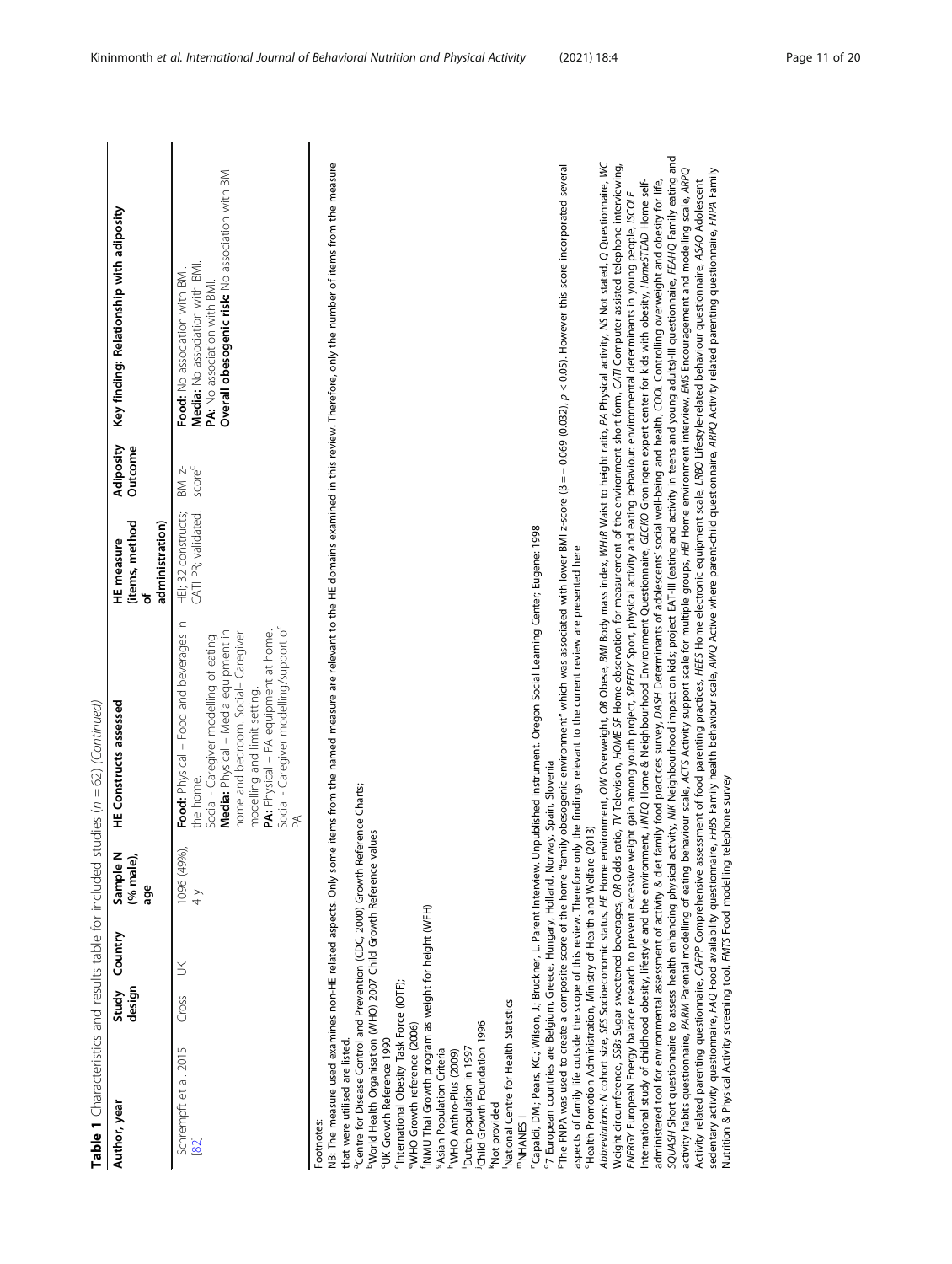## <span id="page-11-0"></span>Characteristics of HE and adiposity measures

There was substantial heterogeneity in the measurement tools used to examine the HE. Measurement methods varied, including comprehensive measures of all three domains of the HE such as the Home Environment Interview [[82\]](#page-19-0) and Family Nutrition & Physical Activity Screening Tool [[79](#page-19-0)], and measures of one or two domains of the HE such as the Family Eating and Activity Habits Questionnaire [[47\]](#page-18-0), the Family Food Environment Questionnaire [\[52](#page-18-0)], and The Home Self-Administered Tool for Environmental Assessment of Activity and Diet (Home-STEAD) [\[63](#page-18-0)]. Other measures were less comprehensive, using single items or a limited number of items to measure only one aspect of the HE (e.g. availability of television in the bedroom). Most studies exclusively used caregiver and/ or child self-completed  $(n = 49)$  or interviewer-delivered  $(n = 4)$  questionnaire methodology. Few studies  $(n = 4)$  used in-home observation, and this was generally used in addition to questionnaire-based measures.

Measures of adiposity were taken via trained researcher ( $n = 48$ ), parent-report ( $n = 5$ ) or a combination of both  $(n = 2)$ . Most studies  $(n = 61)$  used height and weight measurements to derive BMI, BMI z-score or BMI percentile. These measurements were taken using a calibrated weighing scale and stadiometer ( $n = 53$ ) or with parents own scale and measuring tape  $(n = 9)$ . Only nine studies supplemented height and weights with additional adiposity measures, such as body fat percentage (BF%) ( $n = 1$ ), skinfold thickness ( $n = 1$ ), Fat Mass Index  $(n = 1)$ , waist circumference  $(n = 3)$ , waist-to-height ratio (WtHR)  $(n = 1)$ , or a combination of these  $(n = 2)$ . Only one study used BF% as the primary outcome  $(n = 1)$ .

# Relationship between home environment and adiposity outcomes

#### Media domain

Twenty-nine studies examined physical aspects of the home media environment, with most studies (21/29; 72.4%) demonstrating positive associations between availability and access to electronic media equipment in the home and measures of child adiposity. This association was observed across children aged 3–12 in both cross-sectional  $(n = 19)$  [\[16,](#page-17-0) [26](#page-17-0)–[32,](#page-17-0) [34](#page-18-0)–[40](#page-18-0), [44](#page-18-0), [67](#page-19-0), [68](#page-19-0), [76](#page-19-0), [79\]](#page-19-0) and longitudinal studies  $(n = 2)$  [\[25,](#page-17-0) [35](#page-18-0)]. One large prospective study of 12,556 children from the U.K. reported that having a TV in the bedroom at age 7 was associated with increased risk of children developing overweight at ages 7 and 11, compared to those without a TV in their bedroom [[35\]](#page-18-0). Similar results were reported in another prospective study following UK children from ages  $9/10$  to  $10/11$  ( $n = 2064$ ) [\[25](#page-17-0)]. Over the past decade, there have been considerable changes in children's use of screens, with a decline in TV viewing and an increase in use of other devices (e.g. tablets, mo-bile phones, laptops) to access video content online [\[83](#page-19-0)]. As such, more recent studies have expanded the scope

Table 2 Summary of cross-sectional associations between food, physical activity and media domains and child adiposity outcomes  $(n = 58^{\circ})$ 

| <b>Constructs assessed</b>                             | N (%) studies examining construct Association with child adiposity outcome |          |                                                            |    |
|--------------------------------------------------------|----------------------------------------------------------------------------|----------|------------------------------------------------------------|----|
|                                                        |                                                                            |          | Positive association Negative association Null association |    |
| Media domain                                           |                                                                            |          |                                                            |    |
| Greater availability & access to electronic<br>devices | 29                                                                         | 21       | 0                                                          | 8  |
| Caregiver rules/ limits around media                   | 16                                                                         | 2        | 5                                                          | 9  |
| Caregiver modelling of media use                       | 5                                                                          | 2        | 0                                                          | 3  |
| <b>Food domain</b>                                     |                                                                            |          |                                                            |    |
| Greater availability & access to EDF                   | 12                                                                         | 3        |                                                            | 8  |
| Greater availability & access to F&V                   | 11                                                                         |          |                                                            | 8  |
| Caregiver modelling of eating                          | 10                                                                         |          | 3                                                          | 6  |
| Caregiver rules/ limits around unhealthy<br>eating     | 3                                                                          | $\Omega$ | $\Omega$                                                   | 3  |
| Physical activity domain                               |                                                                            |          |                                                            |    |
| Greater availability of & access to PA                 |                                                                            |          | $\overline{2}$                                             | 4  |
| Caregiver modelling & support of PA                    | 13                                                                         |          | 4¤                                                         | qb |

Abbreviations: EDF Energy dense foods, F&V Fruit and vegetables, PA physical activity

<sup>a</sup>Four studies [\[73](#page-19-0), [74](#page-19-0), [78,](#page-19-0) [82](#page-19-0)] are omitted from this table as it was not possible to summarise the findings of studies that created composite scores across two or three domains of the HE. Details of these studies can be found in Table [1](#page-4-0)

<sup>b</sup>One study [\[59](#page-18-0)] examining caregiver modelling of PA reported different findings by the type of activity modelled: Modelling of commuting to school/work by bike or walking was associated with lower BMI Z-score (r = − 0.062) but modelling of vigorous PA was not associated with BMI z-score or waist circumference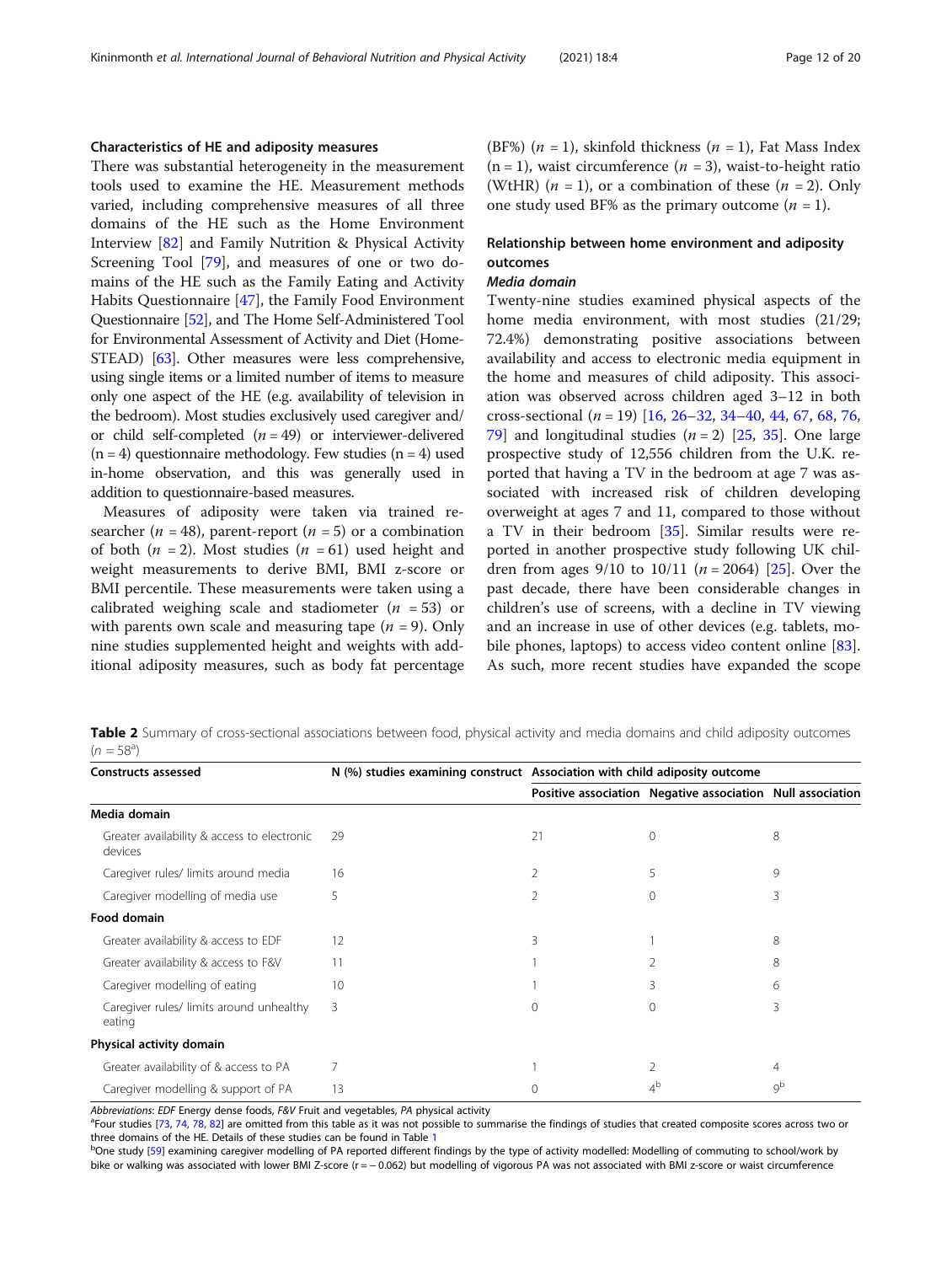of their measurement tools to capture a broader range of electronic devices in the home (e.g. games console, mobile phones, tablets, laptops etc.). These studies suggest that the number of electronic devices, as well as the types of devices available may have implications for child weight, with a greater number of electronic devices present in the home associated with higher BMI z-scores in children aged between 9 and 12 [\[29](#page-17-0)–[32,](#page-17-0) [37](#page-18-0), [38\]](#page-18-0). A study of children aged  $9-11$  ( $n = 502$ ) reported that those with multiple devices (2–3 or more) in their bedroom had higher body fat percentage than children with no devices in their bedroom [[29\]](#page-17-0). The remaining studies (8/29; 27.6%) reported null associations between availability of media equipment and child adiposity [\[33](#page-18-0), [42](#page-18-0), [45,](#page-18-0) [63](#page-18-0), [64](#page-19-0), [69](#page-19-0), [70](#page-19-0)].

Sixteen studies examined relationships between social aspects of the home media environment and child adiposity [[15,](#page-17-0) [24](#page-17-0), [34](#page-18-0), [41](#page-18-0)–[43,](#page-18-0) [63](#page-18-0)–[66](#page-19-0), [68,](#page-19-0) [69,](#page-19-0) [76](#page-19-0), [79](#page-19-0)–[81\]](#page-19-0). Of these, five studies measured caregiver modelling of media use [[43](#page-18-0), [64,](#page-19-0) [65,](#page-19-0) [77,](#page-19-0) [80](#page-19-0)]. Two studies conducted in children aged  $2-5$  years  $[80]$  and  $3-12$  years  $[77]$  reported positive associations between caregiver modelling of media use and child BMI. The remaining three studies, involving children aged 2–6 years  $[64]$ , and 7–12 years from Australia [\[65](#page-19-0)] and Taiwan [[43\]](#page-18-0), found no associations between caregiver modelling of media use and child adiposity. Sixteen studies examined relationships between caregiver rules and limit setting around media use and child adiposity, with inconsistent findings [[15](#page-17-0), [24,](#page-17-0) [34](#page-18-0), [41](#page-18-0)–[43,](#page-18-0) [63](#page-18-0)–[66,](#page-19-0) [68](#page-19-0), [69](#page-19-0), [76](#page-19-0), [79](#page-19-0)–[81\]](#page-19-0). Four crosssectional studies reported associations between fewer caregiver limits and less monitoring of media use with higher risk for abdominal obesity in Australian primary school aged children (aged 6–10 years,  $n = 3884$ ) [[68](#page-19-0)] and higher BMI scores in Malaysian children aged 10– 12 ( $n = 802$ ) [\[66\]](#page-19-0), and preschool aged children from the US  $(n = 8550)$  [\[24\]](#page-17-0) and South Korea  $(n = 241)$  [\[80\]](#page-19-0). One longitudinal study from the US ( $n = 213$ ) reported similar findings with less caregiver monitoring of media use predicting steeper increases in children's BMI z-scores from ages 5 to 9  $[41]$  $[41]$ . However, two prospective studies from the Netherlands which pooled data from the Dutch KOALA birth cohort ( $n = 1694$  and  $n = 1819$ ) found the reverse relationship, with limits on electronic media use associated with greater increases in child BMI z-scores from ages  $5$  to  $7$  [[15,](#page-17-0) [81\]](#page-19-0). Nine studies (56.3%) reported no relationships between caregiver rules and limits around media use and child weight [[34,](#page-18-0) [42,](#page-18-0) [43](#page-18-0), [56,](#page-18-0) [65,](#page-19-0) [69](#page-19-0), [76,](#page-19-0) [79,](#page-19-0) [84](#page-19-0)]. Findings are summarised visually in Additional file [4](#page-16-0).

#### Food domain

Fifteen studies examined relationships between physical aspects of the home food environment and child adiposity, demonstrating inconsistent findings. Six studies reported associations between food or drink availability and access, and child adiposity [[46,](#page-18-0) [47](#page-18-0), [49](#page-18-0), [51,](#page-18-0) [70](#page-19-0), [75\]](#page-19-0). Greater availability of nutrient dense foods (e.g. fruits and vegetables) were associated with lower BMIz-scores in Czech 10 to 11 year olds  $(n = 97)$  [\[49\]](#page-18-0), while higher availability and access to energy-dense foods (e.g. SSBs, sweets, etc.) predicted higher BMI among Chinese 3–6 year olds  $(n = 222)$  [[47\]](#page-18-0) and Greek children aged 9 to 12 years ( $n = 335$ ) [[46\]](#page-18-0). But conversely, one study of Mexican children ( $n = 684$ ) aged 10–11 reported the opposite relationship; children with OW/OB had greater access to fruits and vegetables and less access to energydense foods (e.g. confectionary items, cookies, SSB and salted snacks) in the home  $[51]$ . Eight studies exploring food availability and accessibility in the home with measures of child adiposity found no relationship between them [[13,](#page-17-0) [48,](#page-18-0) [50,](#page-18-0) [52](#page-18-0), [53](#page-18-0), [55](#page-18-0), [71](#page-19-0)].

In total, eleven studies assessed relationships between social aspects of the home food environment and child adiposity, but these varied in their scope. Eight assessed caregiver modelling and/or support of eating [\[54](#page-18-0), [57](#page-18-0), [69](#page-19-0), [71,](#page-19-0) [72,](#page-19-0) [79](#page-19-0)–[81](#page-19-0)], one assessed caregiver rules and limit setting around food  $\sqrt{68}$  $\sqrt{68}$  $\sqrt{68}$  and two assessed both caregiver modelling of eating and caregiver rules/limit setting [[13](#page-17-0), [56\]](#page-18-0). Of the ten studies examining the role of modelling, three demonstrated associations between caregiver modelling and/or support of healthy food intake and lower child BMI z-scores; this was observed both crosssectionally in U.S. children aged  $6-11$  ( $n = 699$ ) and aged 6–7 ( $n = 854$ ) [\[13](#page-17-0), [79](#page-19-0)] and longitudinally in Dutch children followed from ages 5 to 7 [[81](#page-19-0)]. Contrastingly, one cross-sectional study conducted in South Korean preschool children ( $n = 241$ ; 2–5 years) found greater modelling of healthy eating was associated with higher child BMI [\[80](#page-19-0)]. Null associations between caregiver modelling and/or support of food intake and child adiposity were observed in the remaining six studies [[54](#page-18-0), [56,](#page-18-0) [57,](#page-18-0) [69](#page-19-0), [71](#page-19-0), [72,](#page-19-0) [76\]](#page-19-0). A further three studies assessed caregiver rules and policies around unhealthy eating and found null associations with child adiposity across all studies [[13,](#page-17-0) [56](#page-18-0), [68](#page-19-0)]. The findings are summarised in Additional file [5](#page-16-0).

#### Physical activity domain

Seven studies examined relationships between the home PA environment and measures of child adiposity. Two cross-sectional studies reported negative associations between availability and access to PA equipment and child adiposity outcomes  $[61, 63]$  $[61, 63]$  $[61, 63]$  $[61, 63]$  $[61, 63]$ . A large UK-based study  $(n = 6467)$  of 3–7 year olds reported children with access to garden space had lower odds of OW/OB compared to those without garden access  $[61]$  $[61]$ . These findings are consistent with a US study of children aged 3 to 12 years which found both the amount and condition of the PA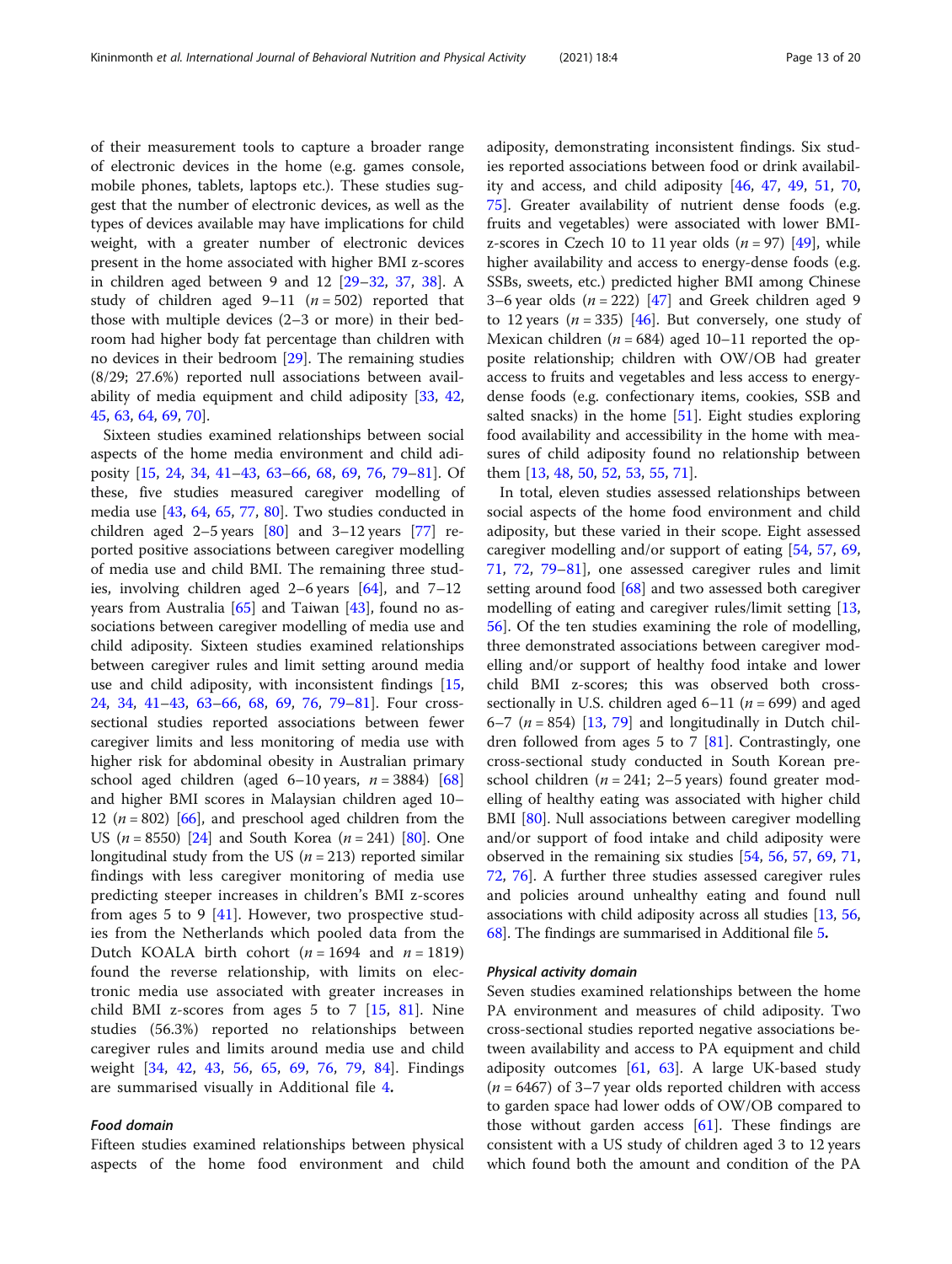equipment available in the HE was associated with lower BMI percentile [[63](#page-18-0)]. Conversely, one study  $(n = 114)$  of 12 year olds in Puerto Rico reported greater access and availability of recreational and sports equipment at home was associated with higher child BMI [\[75](#page-19-0)]. The remaining three cross-sectional [[62](#page-18-0), [67](#page-19-0), [76](#page-19-0)] and one longitudinal [\[58](#page-18-0)] study all reported null associations between access and availability of PA equipment and child BMI.

Thirteen studies explored social PA environments in the home in relation to child adiposity. Two studies, a cross-sectional study of 854 children aged 6–7 from the U.S. and a longitudinal study of 879 Polish children aged 6–11 reported caregiver modelling and support of PA were associated with lower child BMI z-scores [[60](#page-18-0), [79](#page-19-0)]. In contrast, a study of pre-schoolers from the Netherlands ( $n = 1554$ ) found relationships with child adiposity varied according to the type of activity modelled by the parent. Higher levels of active travel (e.g. commuting to work via walking or bike) were associated with lower BMI z-scores in children aged 3–4 years old, but there were no associations for other types of modelled vigorous activity (e.g. running) [[59](#page-18-0)]. One crosssectional study examined caregiver modelling, support and encouragement of PA as separate constructs and found variation in the association with adiposity outcome; with null associations observed for caregiver modelling of PA, while encouragement and support of PA were associated with lower BMI percentiles [[77\]](#page-19-0). The remaining nine studies reported null associations between caregiver modelling and/or support of children's PA and measures of adiposity [[15](#page-17-0), [58,](#page-18-0) [65](#page-19-0), [66](#page-19-0), [71,](#page-19-0) [75](#page-19-0), [76](#page-19-0), [80,](#page-19-0) [81](#page-19-0)]. Findings are summarised in Additional file [6](#page-16-0).

# Composite scores of multiple domains of home environment

Composite scores of the HE reflect the combined contribution of more than one of the pre-defined domains – food, PA or media - within the HE. In this review, we identified four studies which generated composite scores across two  $(n = 2)$  or three  $(n = 2)$  domains of the HE and examined associations with child adiposity [\[73](#page-19-0), [74](#page-19-0), [78,](#page-19-0) [82\]](#page-19-0), with mixed findings. One cross-sectional study of U.K. children aged 4 years ( $n = 1096$ ) developed a composite score for the overall physical and social aspects of the HE, and for each of the pre-defined domains – the food, PA and media environment. No relationship with child BMI z-scores were observed for either the overall HE composite score, or any of the food, activity and media domains [[82\]](#page-19-0). A second study, conducted in children aged 8–12 in Bangkok ( $n = 280$ ), created a composite of the physical food and PA environments. Composite scores indicating a 'lower quality' (i.e. more obesogenic) HE were associated with 2.8 times higher

risk of child obesity [\[74](#page-19-0)]. A third cross-sectional study of U.S. children aged  $5-12$  ( $n = 233$ ) took a slightly different approach, developing a composite score called 'Parent behaviours' which assessed caregiver modelling of healthy eating and caregiver modelling and support of PA. No associations with child BMI z-scores were observed [\[73](#page-19-0)]. The fourth cross-sectional study of children aged 8–12 from the Netherlands  $(n = 1480)$ , examined physical and social aspects of the HE by combining items into clusters capturing caregiver practices relating to food, PA and media-related energy balance behaviours. The study reported a weak positive association between 'diet- and activity-related modelling' and child BMI z-scores, suggesting that children with parents who exhibit greater modelling of healthy eating, less sedentary behaviour and who live in a home with greater availability of PA equipment actually had higher BMI zscores [\[78](#page-19-0)]. Null associations were observed for the remaining four constructs ('low availability of unhealthy food', 'High visibility and accessibility of screens and unhealthy food', 'diet and activity related positive modelling', 'positive modelling on sports and fruit') and BMI zscores. As these studies utilised a composite scoring system, it was not possible to establish the independent contribution of individual aspects of the HE on weight.

# Risk of bias

Overall, 38/62 (61.3%) of the identified studies were rated as high quality based on the NOS quality assessment criteria. The most common methodological weaknesses were in selection and comparability of studies; with 37/62 of studies (59.7%) providing inadequate justification of sample size, 49/62 (79%) providing an inadequate description of response rate or lack of comparison between respondents/non-respondents, and 22/62 (35.5%) failing to control for important confounding factors such as age, sex, SES, energy balance behaviours or parental adiposity. Full details and individual study scores are described in Additional file [3](#page-16-0).

# **Discussion**

This is the first systematic review to appraise and synthesise the evidence for associations between the physical and social aspects of the food, PA and media domains of the HE with measures of adiposity in childhood  $(\leq12 \text{ years})$ . The most consistent associations were observed for the physical aspects of the home media environment, with greater availability and access to electronic media devices in the home, and specifically in the child's bedroom, associated with higher risk of adiposity (21/29 studies). Findings were less consistent for the smaller number of studies examining physical aspects of the home food or PA environments. Half (8/15) of the studies examining physical food environments reported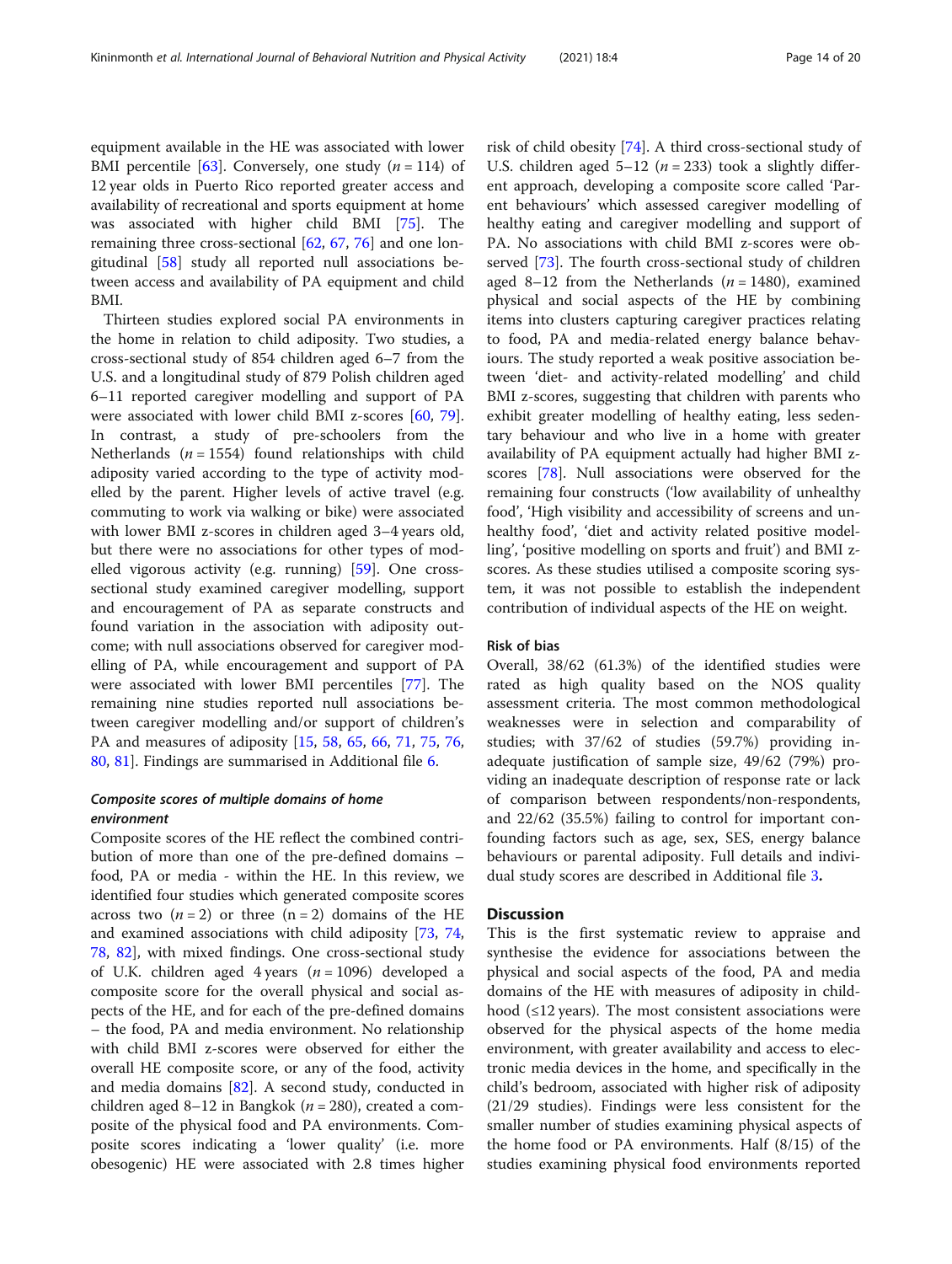null associations, while similar numbers (6/15) demonstrated positive associations between more obesogenic food environments and higher child adiposity. Findings were similarly mixed for PA environments; with 4/7 reporting null associations, 2/7 reporting negative associations and 1/7 study reporting positive associations between access to physical activity equipment/garden space and adiposity. Fewer studies assessed social aspects (e.g. caregiver modelling or limit setting) of the home environment in relation to child adiposity and findings were again mixed; 9/16 media environment, 7/11 food environment and 9/13 physical activity environment studies reported null associations with child adiposity outcomes.

Although research has shown that children learn behaviour from those around them [\[7,](#page-17-0) [19](#page-17-0), [85](#page-19-0)], we found limited evidence that behaviours learned at home translate into child weight outcomes. Caregiver modelling of behaviours, across the food, activity and media domains of the HE, were not consistently associated with child adiposity measures in expected directions. The variation in findings may in part result from a lack of consensus in how these constructs are defined and measured. Some studies defined modelling simply as how often parents consumed specific foods or beverages, or the length of time parents spent engaging in activities (e.g. PA or screen-based activities). This approach fails to consider a fundamental aspect of modelling - the frequency with which a child observes these behaviours. Additionally, associations with adiposity outcomes were largely explored cross-sectionally [[64](#page-19-0)], hindering understanding of the directionality of associations, and failing to capture variations over time depending on children's age, family circumstances. One of the few studies to examine the prospective relationship between social aspects in the HE (e.g. caregiver modelling, caregiver rules/limit setting) and adiposity, revealed that caregiver encouragement of 'healthy eating' at age 5 was associated with lower BMI z-scores at age 7 and caregiver restriction of sedentary time at age 5 were associated with higher increases in BMI from age 5 to 7 [\[81\]](#page-19-0). Importantly, this study was one of the first to simultaneously examine the influence of multiple aspects of the social HE. Such holistic approaches are important to incorporate a range of factors potentially contributing to child weight development.

Over half of the studies included at least one measure of the home media domain and it was the aspect of the HE most consistently linked to child weight outcomes. This is perhaps unsurprising as greater availability of media in the home has been shown to be associated with weight-related energy balance behaviours; increased sedentary behaviour, decreased activity levels and increased snacking [[86](#page-19-0)]. The more consistent relationship between

child adiposity and the physical home media environment may partly result from the fact it is more stable, less complex, and therefore easier to characterise and measure than the home food environment. Unlike the food environment, the media environment is unlikely to fluctuate from day-to-day or vary with seasonal changes to the same extent. It is also arguably easier to report the number and location of electronic devices in the home, than of food and beverage products. Drawing on this point, studies examining availability of foods and beverages in the home were cross-sectional, collecting data at a single time point. This approach fails to capture fluctuations in the types and/or amount of foods and beverages available in the home over the course of days, weeks and months. Thus, the foods available at data collection may not reflect the foods that are typically available within the home  $[11]$  $[11]$ . It is important for studies to account for this variation in the measurement. The general lack of longitudinal studies identified in this review also means we cannot conclude if features of the HE are driving excess weight gain in children or whether any observed associations result from parents modifying HEs in response to their child's weight status (or weight related behaviour). For example, parents of children with higher adiposity may reduce the availability of energy dense foods at home in an attempt to improve their child's dietary intake and achieve a healthier weight status.

Another possible explanation for the heterogeneity in findings across studies may be due to variation in the degree of adjustment in statistical models. Seven out of fifteen studies examining associations between food availability and child adiposity failed to include important potential confounding variables (e,g, SES or parental adiposity) in the statistical model. Controlling for such confounding variables is important to understand the true association between aspects of the HE and adiposity. This fact is highlighted in the results of a large study of 6–10 year olds in Australia ( $n = 3884$ ) which reported results based on unadjusted and adjusted models. In the unadjusted model, greater availability of SSBs was associated with higher odds of OW or OB and abdominal obesity [[68](#page-19-0)]. Conversely, in the statistical model adjusted for age, sex, SES and meeting recommended PA levels, no association with adiposity was observed. Varying degrees of adjustment in the included studies may partially account for variation in findings between studies.

Despite the arguably more straightforward composition of the home media environment, the measures utilised by studies included in this review were limited in scope and rarely captured the diversity of electronic devices currently available to children [\[87](#page-19-0)]. Most studies  $(n = 16/29)$  focussed on availability and access to televisions and/or computers within the home, perhaps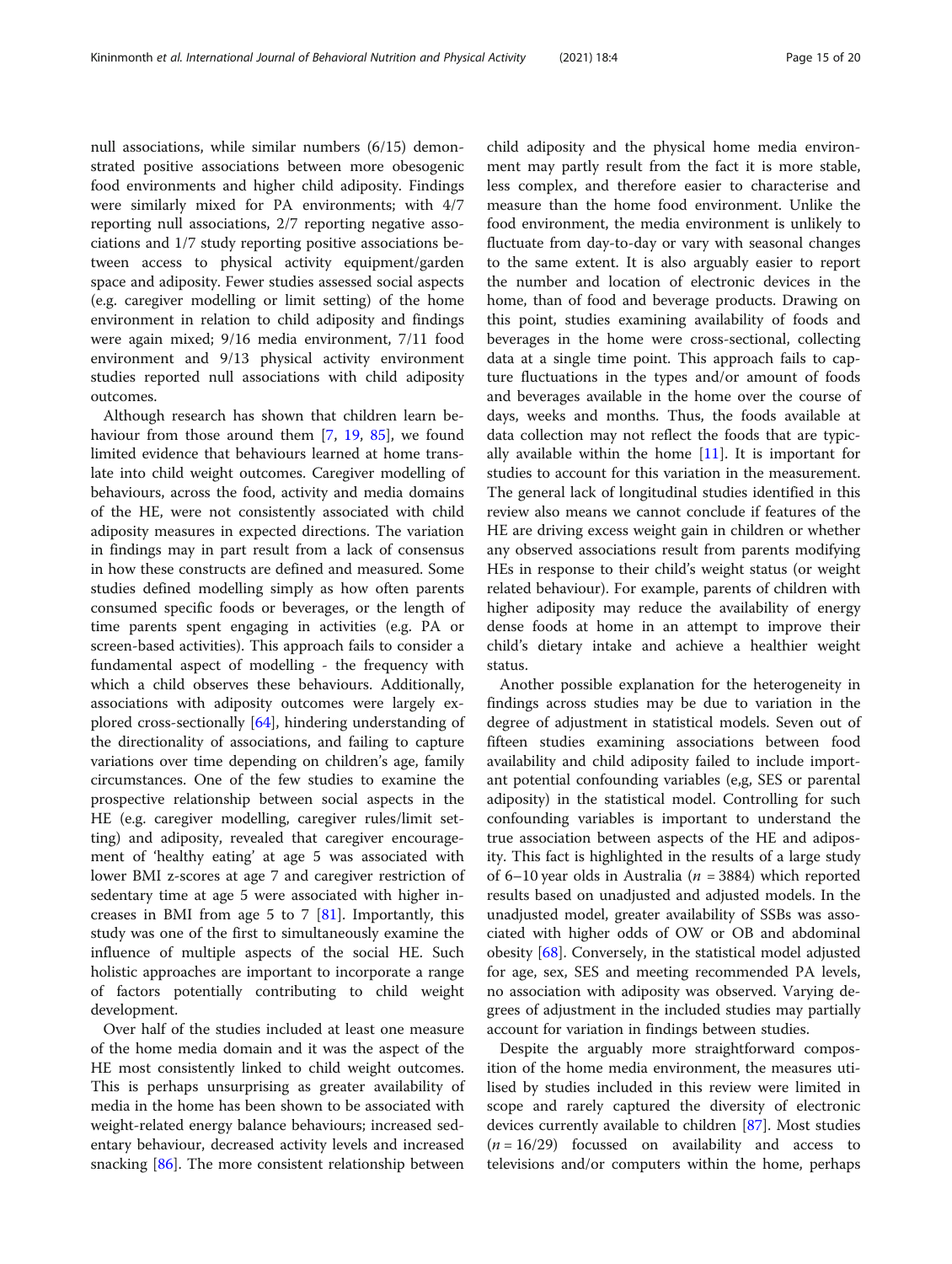reflecting the fact that growth in commercially available electronic devices is relatively recent. Ofcom figures reveal U.K. electronic device ownership and use has increased substantially over the last decade, with tablet ownership among 5–15 year olds, rising from 2% in 2011 to around 50% in 2018  $[83]$  $[83]$ . The most comprehensive measure of the media environment was utilised by Canadian researchers, Dube et al. [\[28\]](#page-17-0) and Chahal [\[30](#page-17-0)], who collected data in a cohort of children aged 10 to 11 ( $n = 2334$  and  $n = 3398$  respectively). Home availability of multiple electronic devices, including TVs, DVD players, computers, video game consoles, tablets and cell phones, were positively associated with higher child weight status [[28,](#page-17-0) [30](#page-17-0)]. As home media use continues to evolve, it is important for future research to capture the increasing diversity of electronic devices available, along with use of different media platforms, when exploring the impact of the home media environment on children's weight development.

Evidence for relationships between the home PA environment and child adiposity was very inconsistent. Most studies reported null associations with adiposity for the social PA environment (caregiver modelling and support of PA), while findings for associations between the physical PA environment (availability of and access to PA equipment) and adiposity varied. It is possible that the home PA environment is less important than the home media environment for influencing energy balance and thus weight in childhood. The home media environment has been found to contribute significantly towards sedentary behaviour  $[12]$  $[12]$ , and energy intake  $[86]$  $[86]$ , and was more consistently associated with weight in this review. The relationship between PA and child adiposity is complex, reviews have generally found an absence of convincing evidence for the contribution of PA to child adiposity [\[88,](#page-19-0) [89\]](#page-19-0), which may in part be due to methodological weaknesses and imprecise measurement of PA levels. Excess weight gain has also been linked to a reduction in physical activity levels further complicating the relationship  $[90-92]$  $[90-92]$  $[90-92]$ . In addition, there may be agerelated variation in the relationship between the home PA environment and child adiposity. The home PA environment may be more influential for younger children, who spend more of their time in the home setting. A large UK-based study ( $n = 6467$ ) of 3-7 year olds reported that children with access to garden space had lower odds of OW/OB compared to those without garden access [[61\]](#page-18-0). In contrast, as children reach secondary school age and gain independence, the neighbourhood and school activity environments may play a greater role in shaping energy balance behaviours and adiposity. More research measuring multiple components within the HE and in different age groups is needed to establish how and in what ways the home food, PA and media environments may interact to influence a child's weight development.

Across all HE domains there was a notable lack of consensus on how to define and measure the HE. As a result, very few studies used validated measures ( $n = 20/$ 62). Additionally, few studies attempted to characterise the holistic obesogenic HE, instead focusing on individual aspects of a single domain and often using one or two items to measure a single construct ( $n = 13$ ). Studies that utilised validated measures  $(n = 20)$  tended to be more comprehensive (e.g. 15,36,96), however it should be noted this did not always result in clearer relationships with child weight outcomes  $[81, 82]$  $[81, 82]$  $[81, 82]$  $[81, 82]$  $[81, 82]$ . For example, Schrempft et al. [[82](#page-19-0)] used a validated measure to comprehensively examine the three pre-defined domains of the HE but failed to ascertain associations with adiposity.

# Limitations and recommendations for future research

This review is not without limitations. It was restricted to studies published in English-language, and nonclinical, non-intervention studies. As such we excluded studies in which the population received some type of intervention, for example federal support schemes (e.g. Head Start), which likely limited the number of studies included in the review and limited the number of lowincome populations. Although interventions are important for determining causal relationships, this review focussed on observational studies as it is important to understand the effect of 'real-world' home environments before deciding how and where to intervene.

There are several problems with the current evidence base, limiting the conclusions of this review. The majority of included studies  $(n = 51/62)$  were cross-sectional. As discussed, the lack of longitudinal research (11/62 studies) means it is not possible to uncover the direction of relationships between the HE and child adiposity or infer causality. Prospective studies from birth with measurement at multiple time points are needed to identify which aspects of the HE promote or protect against excess weight gain in childhood. Ultimately robust randomized controlled trials of intervention studies will be necessary to determine which aspects of the home environment can be effectively modified to reduce excess weight gain in childhood.

The majority of included studies also predominantly relied on caregiver report and were thus susceptible to social desirability biases [\[93](#page-19-0)]. This may present a particular problem when exploring associations with child adiposity if reporting bias varies by weight status. For example, parents of children with overweight or obesity may be more likely to underreport availability of energy dense food in the home. However, caregiver report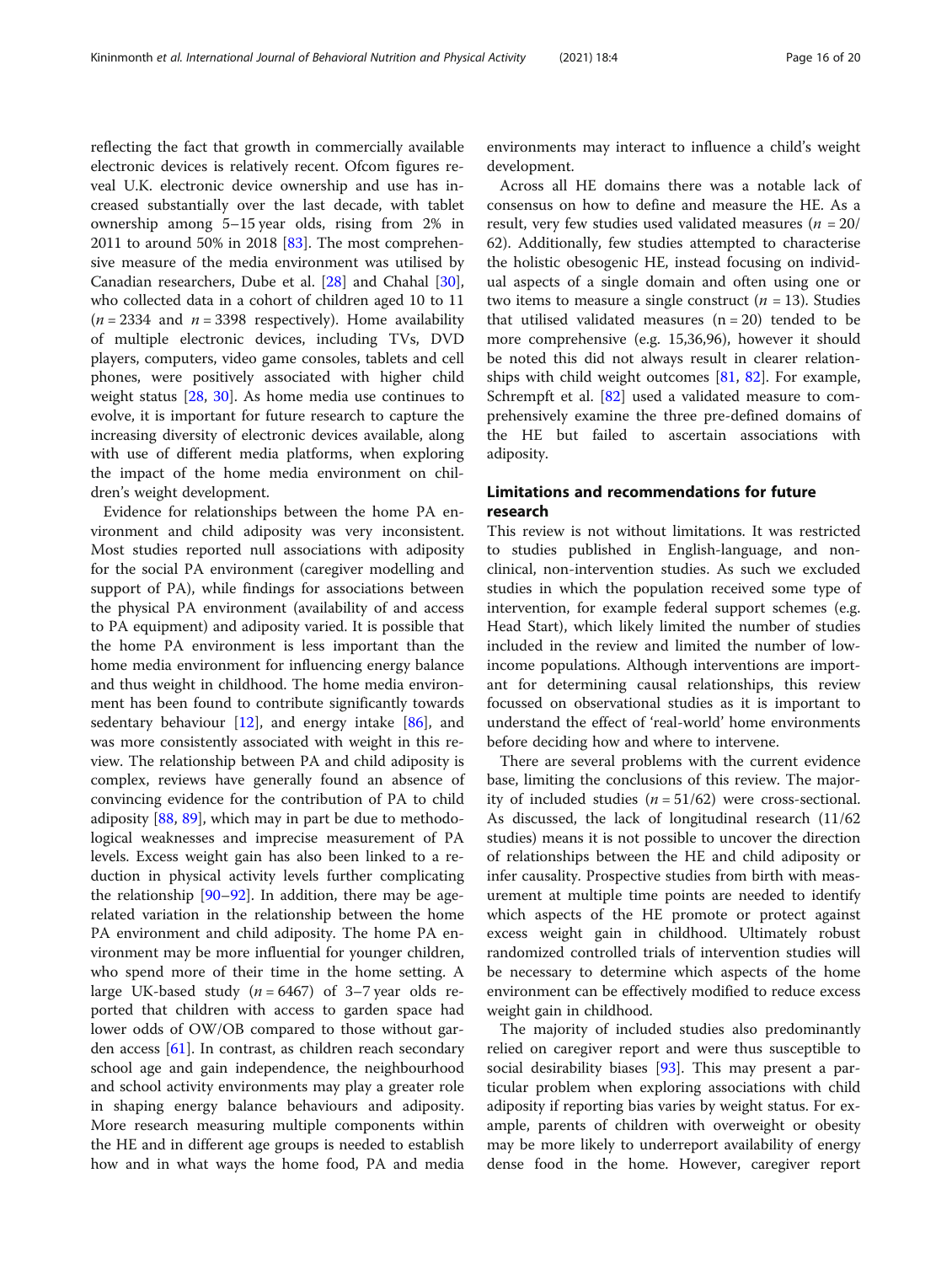<span id="page-16-0"></span>measures remain the best method for collecting HE information at scale, and they have been shown to be validated using objective measures (e.g. wearable cameras) [\[94](#page-19-0)].

There is a lack of research conducted in minority ethnic groups and low socioeconomic status (SES) families (only 15/62 studies (24.2%) considered differences in HE by SES). SES may well confound or moderate the relationship between the HE and child adiposity. For example, in economically developed countries, low SES households are more likely to have electronic devices available in the child's bedroom compared with higher SES households [[16,](#page-17-0) [95](#page-19-0)]. Little is currently known about the HE in low-income countries, or about how social inequalities influence the overall obesogenic nature of the home and how this in turn may influence children's weight development. Alongside differences by agegroups and SES, future research should also consider individual variation in susceptibility to obesity. Not everyone interacts with the obesogenic environment in the same way [[96\]](#page-19-0); for example, availability of energy dense foods may only be associated with increased adiposity in children with an avid appetite. Individual differences in susceptibility to an obesogenic environment likely influence associations between the HE and child adiposity.

Finally, heterogeneity in the measures used and a lack of consensus in both language and definitions of constructs means comparison of findings across studies is impeded. This review emphasises the need to harmonize definitions and measurement of the HE, in order to gain a reliable understanding of how factors within the home contribute to adiposity in childhood, and ultimately inform targeted family obesity prevention and treatment programs.

# Conclusion

This review suggests that the most robust associations between the HE and child adiposity are observed within the physical home media environment. It is not clear whether this is due to a stronger relationship between the media environment and child weight development, compared to the food or PA environments, or whether it is an artefact of it being the HE domain most frequently investigated, and most accurately captured, in current research. This review also highlights that despite the large number of studies identified, there is a lack of agreement on how to conceptualise and measure salient aspects of the HE hypothesised to relate to health outcomes. Consensus is needed for a 'gold standard' measurement of the multidimensional HE. Future research should focus on utilising comprehensive measures of multiple HE domains in order to understand how, and to what extent, the different aspects of the HE interact to influence children's weight development. Such efforts would facilitate the development of evidence-based guidance on how best to modify the HE to reduce childhood obesity risk.

#### Supplementary Information

The online version contains supplementary material available at [https://doi.](https://doi.org/10.1186/s12966-020-01073-9) [org/10.1186/s12966-020-01073-9.](https://doi.org/10.1186/s12966-020-01073-9)

#### Additional file 1: PRISMA Checklist

Additional file 2:. Search strategy used for Medline Based on the PICOS framework.

Additional file 3:. Risk of bias assessment using the Newcastle Ottawa scale (NOS) for cohort studies included in home environment systematic review (Adapted for the assessment of observational, cohort studies (Modesti et al. [23]).

Additional file 4:. Cross-sectional association between physical and social aspects in the home media domain and child adiposity outcomes.

Additional file 5:. Cross-sectional association between physical and social aspects in the home food domain and child adiposity outcomes.

Additional file 6:. Cross-sectional association between physical and social aspects in the home PA domain and child adiposity outcomes.

#### Abbreviations

HE: Home Environment; PA: Physical Activity; SSB: Sugar Sweetened beverages; PRISMA: Preferred Reporting Items for Systematic Reviews and Meta-analysis; PROSPERO: International Prospective Register of Systematic Reviews; BMI: Body Mass Index; NOS: Newcastle Ottawa Scale; SES: Socioeconomic Status; HomeSTEAD: Home Self-Administered Tool for Environmental Assessment of Activity and Diet; OB: Obese; OW: Overweight

#### Acknowledgements

Special acknowledgement to Judith Fortmann (JF), Laura Kudlek (LK) and Karima Abdou (KA) for helping with reviewing of the papers and quality checking.

#### Authors' contributions

AK and AF were responsible for the conceptualisation and design of the systematic review, and the generation of the systematic review terms. AK conducted the literature search. Screening and article review were performed by AK, JF and KA. AK conducted data extraction and synthesis, and this was independently evaluated by LK. AK was responsible for creating the first draft of the manuscript and all revised versions of the manuscript. AF, AS and CL oversaw the review process and contributed to multiple revisions of the manuscript. All authors have read, contributed to and approved the final manuscript.

#### Funding

This work was supported by the Economic and Social Research Council Advanced Quantitative Methods Studentship (Project reference: 1948633) which was award to Alice Kininmonth. The funders had no role in any element of this research.

#### Availability of data and materials

Data generated as part of this systematic review are included as supplementary material. Additional information may be available upon request.

#### Ethics approval and consent to participate Not applicable.

#### Consent for publication

Not applicable.

#### Competing interests

Dr. Clare Llewellyn (CHL) reports personal fees from Yellow Kite; personal fees from The Experiment; and personal fees from Diamond Inc., outside the submitted work. The remaining authors have no conflicts of interest to declare.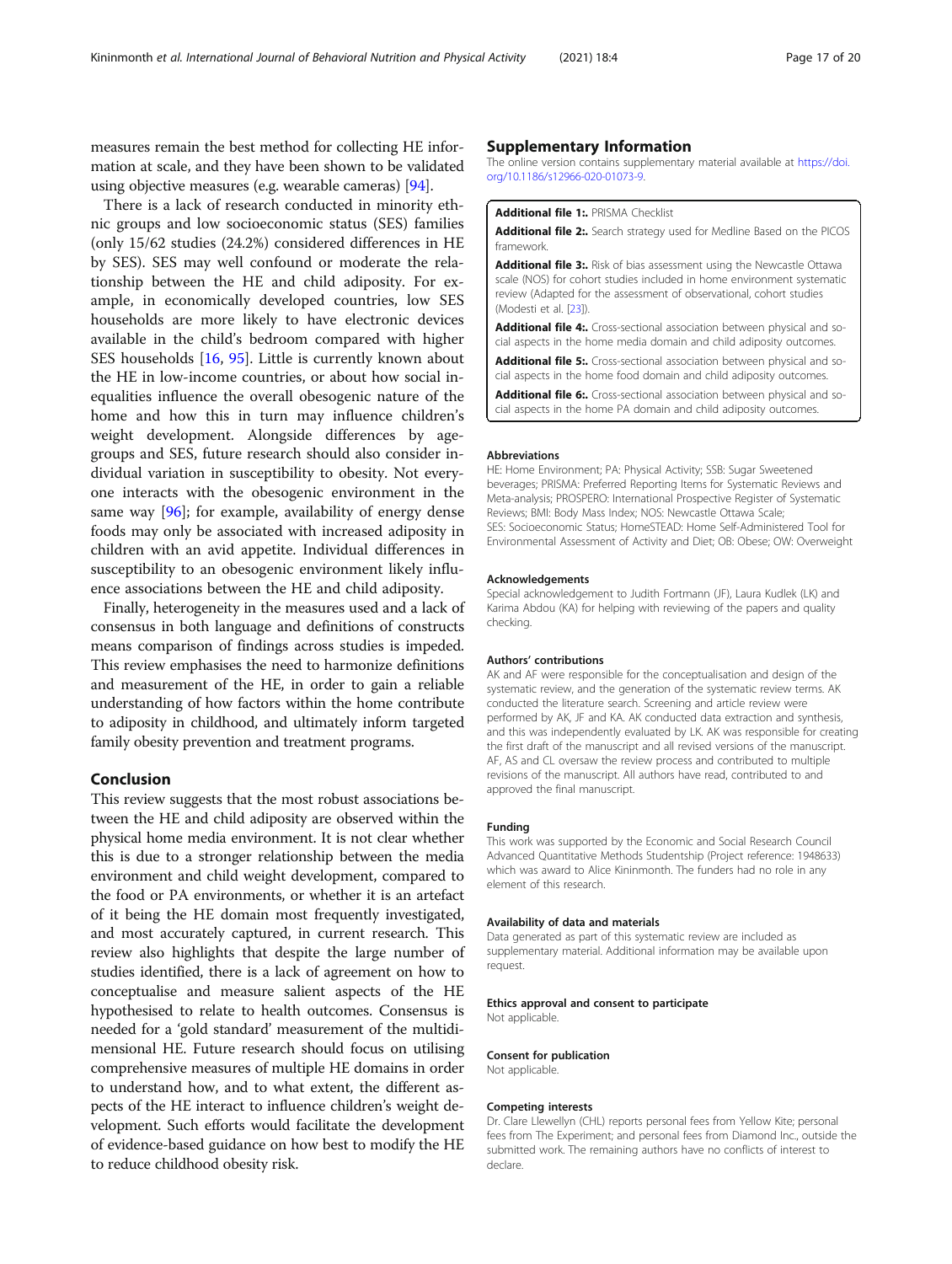#### <span id="page-17-0"></span>Author details

<sup>1</sup>School of Psychology, University of Leeds, Leeds LS2 9JT, UK. <sup>2</sup>Research Department of Behavioural Science and Health, University College London, London, UK.

#### Received: 7 August 2020 Accepted: 14 December 2020 Published online: 06 January 2021

#### References

- 1. Boodhna G. Chapter 11: Children's body mass index, overweight and obesity. Vol. 1. 2014. p. 1–24. Available from: [https://files.digital.nhs.uk/](https://files.digital.nhs.uk/publicationimport/pub16xxx/pub16076/hse2013-ch11-child-bmi.pdf) [publicationimport/pub16xxx/pub16076/hse2013-ch11-child-bmi.pdf.](https://files.digital.nhs.uk/publicationimport/pub16xxx/pub16076/hse2013-ch11-child-bmi.pdf).
- 2. S NH. National Child Measurement Programme, England 2017/18 school year [PAS]. 2018 heal Soc care Inf cent. 2018; Available from: [https://digital.](https://digital.nhs.uk/data-and-information/publications/statistical/national-child-measurement-programme/2017-18-school-year) [nhs.uk/data-and-information/publications/statistical/national-child](https://digital.nhs.uk/data-and-information/publications/statistical/national-child-measurement-programme/2017-18-school-year)[measurement-programme/2017-18-school-year](https://digital.nhs.uk/data-and-information/publications/statistical/national-child-measurement-programme/2017-18-school-year).
- 3. Boonpleng W, Park CG, Gallo AM, Corte C, McCreary L, Bergren MD. Ecological influences of early childhood obesity. West J Nurs Res. 2013;35(6): 742–59 Available from: [http://journals.sagepub.com/doi/10.1177/0193945](http://journals.sagepub.com/doi/10.1177/0193945913480275) [913480275](http://journals.sagepub.com/doi/10.1177/0193945913480275) [cited 2019 Sep 19].
- 4. Kelder SH, Perry CL, Klepp KI, Lytle LL. Longitudinal tracking of adolescent smoking, physical activity, and food choice behaviors. Am J Public Health. 1994;84(7):1121–6.
- Rosenkranz RR, Dzewaltowski DA. Model of the home food environment pertaining to childhood obesity. 2008; Available from: [https://academic.oup.](https://academic.oup.com/nutritionreviews/article-abstract/66/3/123/1858048) [com/nutritionreviews/article-abstract/66/3/123/1858048](https://academic.oup.com/nutritionreviews/article-abstract/66/3/123/1858048) [cited 2020 Mar 10].
- 6. Anzman SL, Rollins BY, Birch LL. Parental influence on children's early eating environments and obesity risk: implications for prevention. Int J Obes. 2010; 34(7):1116–24 Available from: [http://www.ncbi.nlm.nih.gov/pubmed/201952](http://www.ncbi.nlm.nih.gov/pubmed/20195285) [85](http://www.ncbi.nlm.nih.gov/pubmed/20195285) [cited 2019 Jun 13].
- Savage JS, Fisher JO, Birch LL. Parental influence on eating behavior: conception to adolescence. J Law, Med Ethics. 2007;35(1):22–34 Available from: <http://www.ncbi.nlm.nih.gov/pubmed/17341215> [cited 2019 Jun 6].
- Chai W, Nepper MJ. Associations of the home food environment with eating behaviors and weight status among children and adolescents. J Nutr Food Sci. 2015;S12:1–4.
- 9. Pinard CA, Yaroch AL, Hart MH, Serrano EL, McFerren MM, Estabrooks PA. The validity and reliability of the comprehensive home environment survey (CHES). Health Promot Pract. 2014;15(1):109–17 Available from: [http://ovidsp.](http://ovidsp.ovid.com/ovidweb.cgi?T=JS&CSC=Y&NEWS=N&PAGE=fulltext&D=med8&AN=23471699) [ovid.com/ovidweb.cgi?T=JS&CSC=Y&NEWS=N&PAGE=fulltext&D=](http://ovidsp.ovid.com/ovidweb.cgi?T=JS&CSC=Y&NEWS=N&PAGE=fulltext&D=med8&AN=23471699) [med8&AN=23471699](http://ovidsp.ovid.com/ovidweb.cgi?T=JS&CSC=Y&NEWS=N&PAGE=fulltext&D=med8&AN=23471699).
- 10. Gattshall ML, Shoup J, Marshall JA, Crane LA, Estabrooks PA. Validation of a survey instrument to assess home environments for physical activity and healthy eating in overweight children. Int J Behav Nutr Phys Act. 2008;5(1):3 Available from: <http://www.ncbi.nlm.nih.gov/pubmed/18190709> [cited 2019 Jun 2].
- 11. Bryant M, Stevens J. Measurement of food availability in the home; 2006. p. 67–76. Available from: [https://academic.oup.com/nutritionreviews/article](https://academic.oup.com/nutritionreviews/article-abstract/64/2/67/1894775)[abstract/64/2/67/1894775](https://academic.oup.com/nutritionreviews/article-abstract/64/2/67/1894775) [cited 2020 Mar 4].
- 12. Aftosmes-Tobio A, Ganter C, Gicevic S, Newlan S, Simon CL, Davison KK, et al. A systematic review of media parenting in the context of childhood obesity research. BMC Public Health. 2016;16(1):320 Available from: [https://](https://bmcpublichealth.biomedcentral.com/articles/10.1186/s12889-016-2981-5) [bmcpublichealth.biomedcentral.com/articles/10.1186/s12889-016-2981-5](https://bmcpublichealth.biomedcentral.com/articles/10.1186/s12889-016-2981-5) [cited 2020 Oct 29].
- 13. Couch SC, Glanz K, Zhou C, Sallis JF, Saelens BE. Home food environment in relation to children's diet quality and weight status. J Acad Nutr Diet. 2014; 114(10):1569–79 e1. Available from: [https://www.ncbi.nlm.nih.gov/pmc/](https://www.ncbi.nlm.nih.gov/pmc/articles/PMC4177359/pdf/nihms616850.pdf) [articles/PMC4177359/pdf/nihms616850.pdf.](https://www.ncbi.nlm.nih.gov/pmc/articles/PMC4177359/pdf/nihms616850.pdf)
- 14. Bryant MJ, Ward D, Hales D, Vaughn A, Tabak RG, Stevens J. Reliability and validity of the healthy home survey: a tool to measure factors within homes hypothesized to relate to overweight in children. Int J Behav Nutr Phys Act Vol 5 2008, ArtID 23. 2008;5. Available from: [http://ovidsp.ovid.com/ovidweb.](http://ovidsp.ovid.com/ovidweb.cgi?T=JS&CSC=Y&NEWS=N&PAGE=fulltext&D=psyc6&AN=2014-47886-001) [cgi?T=JS&CSC=Y&NEWS=N&PAGE=fulltext&D=psyc6&AN=2014-47886-001](http://ovidsp.ovid.com/ovidweb.cgi?T=JS&CSC=Y&NEWS=N&PAGE=fulltext&D=psyc6&AN=2014-47886-001).
- 15. Sleddens EFC, Gubbels JS, Kremers SPJ, van der Plas E, Thijs C. Bidirectional associations between activity-related parenting practices, and child physical activity, sedentary screen-based behavior and body mass index: a longitudinal analysis. Int J Behav Nutr Phys Act. 2017;14(1):89 Available from: [http://ovidsp.ovid.com/ovidweb.cgi?T=JS&CSC=Y&NEWS=N&PAGE=](http://ovidsp.ovid.com/ovidweb.cgi?T=JS&CSC=Y&NEWS=N&PAGE=fulltext&D=medl&AN=28683749) [fulltext&D=medl&AN=28683749](http://ovidsp.ovid.com/ovidweb.cgi?T=JS&CSC=Y&NEWS=N&PAGE=fulltext&D=medl&AN=28683749).
- 16. Adachi-Mejia A, Longacre M, Gibson J, Beach M, Titus-Ernstoff L, Dalton M. Children with a TV in their bedroom at higher risk for being overweight. Int

J Obes. 2007;31(4):644–51 Available from: [http://ovidsp.ovid.com/ovidweb.](http://ovidsp.ovid.com/ovidweb.cgi?T=JS&CSC=Y&NEWS=N&PAGE=fulltext&D=psyc5&AN=2007-05536-004) [cgi?T=JS&CSC=Y&NEWS=N&PAGE=fulltext&D=psyc5&AN=2007-05536-004](http://ovidsp.ovid.com/ovidweb.cgi?T=JS&CSC=Y&NEWS=N&PAGE=fulltext&D=psyc5&AN=2007-05536-004).

- 17. Oude Groeniger J, de Koster W, van der Waal J. Time-varying effects of screen media exposure in the relationship between socioeconomic background and childhood obesity. Epidemiology. 2020;31(4):578–86 Available from: <https://journals.lww.com/10.1097/EDE.0000000000001210> [cited 2020 Jun 16].
- 18. Pinard CA, Yaroch AL, Hart MH, Serrano EL, McFerren MM, Estabrooks PA. Measures of the home environment related to childhood obesity: a systematic review. Public Health Nutr. 2012;(1):15, 97–109 Available from: <http://www.ncbi.nlm.nih.gov/pubmed/21899786> [cited 2019 Jun 6].
- 19. Rosenkranz RR, Dzewaltowski DA. Model of the home food environment pertaining to childhood obesity. Nutr Rev. 2008;66(3):123–40. [https://doi.](https://doi.org/10.1111/j.1753-4887.2008.00017.x) [org/10.1111/j.1753-4887.2008.00017.x](https://doi.org/10.1111/j.1753-4887.2008.00017.x).
- 20. Vaughn AE, Tabak RG, Bryant MJ, Ward DS. Measuring parent food practices: a systematic review of existing measures and examination of instruments. Int J Behav Nutr Phys Act. 2013;10 Available from: [http://www.ijbnpa.org/](http://www.ijbnpa.org/content/10/1/61) [content/10/1/61](http://www.ijbnpa.org/content/10/1/61) [cited 2020 Mar 9].
- 21. Kaushal N, Rhodes RE. The home physical environment and its relationship with physical activity and sedentary behavior: a systematic review. Prev Med (Baltim). 2014;67:221–237. doi: <https://doi.org/10.1016/j.ypmed.2014.07.026> [cited 2020 Nov 1].
- 22. Dallacker M, Hertwig R, Mata J. The frequency of family meals and nutritional health in children: a meta-analysis. Obes Rev. 2018;19(5):638–53 Available from: <http://doi.wiley.com/10.1111/obr.12659>.
- 23. Modesti PA, Reboldi G, Cappuccio FP, Agyemang C, Remuzzi G, Rapi S, et al. Panethnic differences in blood pressure in Europe: a systematic review and meta-analysis. PLoS One. 201;11(1):e0147601. [https://doi.org/10.1371/journal.](https://doi.org/10.1371/journal.pone.0147601) [pone.0147601](https://doi.org/10.1371/journal.pone.0147601) [cited 2019 Sep 17]. Fuchs FD, editor.
- 24. Anderson SE, Whitaker RC. Household routines and obesity in US preschoolaged children. Pediatrics. 2010;125(3):420–8.
- 25. Atkin AJ, Corder K, van Sluijs EM. Bedroom media, sedentary time and screen-time in children: a longitudinal analysis. Int J Behav Nutr Phys Act. 2013;10:137 Available from: [https://www.ncbi.nlm.nih.gov/pmc/articles/](https://www.ncbi.nlm.nih.gov/pmc/articles/PMC3895703/pdf/1479-5868-10-137.pdf) [PMC3895703/pdf/1479-5868-10-137.pdf.](https://www.ncbi.nlm.nih.gov/pmc/articles/PMC3895703/pdf/1479-5868-10-137.pdf)
- 26. Borghese MM, Tremblay MS, Katzmarzyk PT, Tudor-Locke C, Schuna JM Jr, Leduc G, et al. Mediating role of television time, diet patterns, physical activity and sleep duration in the association between television in the bedroom and adiposity in 10 year-old children. Int J Behav Nutr Phys Act. 2015;12:60 Available from: [http://ovidsp.ovid.com/ovidweb.cgi?T=JS&CSC=](http://ovidsp.ovid.com/ovidweb.cgi?T=JS&CSC=Y&NEWS=N&PAGE=fulltext&D=med8&AN=25967920) [Y&NEWS=N&PAGE=fulltext&D=med8&AN=25967920.](http://ovidsp.ovid.com/ovidweb.cgi?T=JS&CSC=Y&NEWS=N&PAGE=fulltext&D=med8&AN=25967920)
- 27. Cameron AJ, van Stralen MM, Brug J, Salmon J, Bere E, Chinapaw MJ, et al. Television in the bedroom and increased body weight: potential explanations for their relationship among European schoolchildren. Pediatr Obes. 2013;8(2):130–41 Available from: [http://ovidsp.ovid.com/ovidweb.](http://ovidsp.ovid.com/ovidweb.cgi?T=JS&CSC=Y&NEWS=N&PAGE=fulltext&D=med7&AN=23239631) [cgi?T=JS&CSC=Y&NEWS=N&PAGE=fulltext&D=med7&AN=23239631.](http://ovidsp.ovid.com/ovidweb.cgi?T=JS&CSC=Y&NEWS=N&PAGE=fulltext&D=med7&AN=23239631)
- 28. Chahal H, Fung C, Kuhle S, Veugelers PJ. Availability and night-time use of electronic entertainment and communication devices are associated with short sleep duration and obesity among Canadian children. Pediatr Obes. 2013;8(1):42–51 Available from: [http://ovidsp.ovid.com/ovidweb.cgi?T=](http://ovidsp.ovid.com/ovidweb.cgi?T=JS&CSC=Y&NEWS=N&PAGE=fulltext&D=med7&AN=22962067) [JS&CSC=Y&NEWS=N&PAGE=fulltext&D=med7&AN=22962067](http://ovidsp.ovid.com/ovidweb.cgi?T=JS&CSC=Y&NEWS=N&PAGE=fulltext&D=med7&AN=22962067).
- 29. Chaput JP, Leduc G, Boyer C, Belanger P, LeBlanc AG, Borghese MM, et al. Electronic screens in children's bedrooms and adiposity, physical activity and sleep: do the number and type of electronic devices matter? Can J Public Heal Rev Can Sante Publique. 2014;105(4):e273–9 Available from: [http://ovidsp.ovid.com/ovidweb.cgi?T=JS&CSC=Y&NEWS=N&PAGE=](http://ovidsp.ovid.com/ovidweb.cgi?T=JS&CSC=Y&NEWS=N&PAGE=fulltext&D=medc&AN=25166130) [fulltext&D=medc&AN=25166130](http://ovidsp.ovid.com/ovidweb.cgi?T=JS&CSC=Y&NEWS=N&PAGE=fulltext&D=medc&AN=25166130).
- 30. Dube N, Khan K, Loehr S, Chu Y, Veugelers P. The use of entertainment and communication technologies before sleep could affect sleep and weight status: a population-based study among children. Int J Behav Nutr Phys Act. 2017;14(1):97.
- 31. Farajian P, Panagiotakos DB, Risvas G, Malisova O, Zampelas A. Hierarchical analysis of dietary, lifestyle and family environment risk factors for childhood obesity: the GRECO study. Eur J Clin Nutr. 2014;68(10):1107–12 Available from: [http://ovidsp.ovid.com/ovidweb.cgi?T=JS&CSC=Y&NEWS=](http://ovidsp.ovid.com/ovidweb.cgi?T=JS&CSC=Y&NEWS=N&PAGE=fulltext&D=med8&AN=24824010) [N&PAGE=fulltext&D=med8&AN=24824010](http://ovidsp.ovid.com/ovidweb.cgi?T=JS&CSC=Y&NEWS=N&PAGE=fulltext&D=med8&AN=24824010).
- 32. Ferrari GL, Araujo TL, Oliveira LC, Matsudo V, Fisberg M. Association between electronic equipment in the bedroom and sedentary lifestyle, physical activity, and body mass index of children. J Pediatr. 2015;91(6):574– 82 Available from: [http://ovidsp.ovid.com/ovidweb.cgi?T=JS&CSC=Y&NEWS=](http://ovidsp.ovid.com/ovidweb.cgi?T=JS&CSC=Y&NEWS=N&PAGE=fulltext&D=med8&AN=26126700) [N&PAGE=fulltext&D=med8&AN=26126700](http://ovidsp.ovid.com/ovidweb.cgi?T=JS&CSC=Y&NEWS=N&PAGE=fulltext&D=med8&AN=26126700).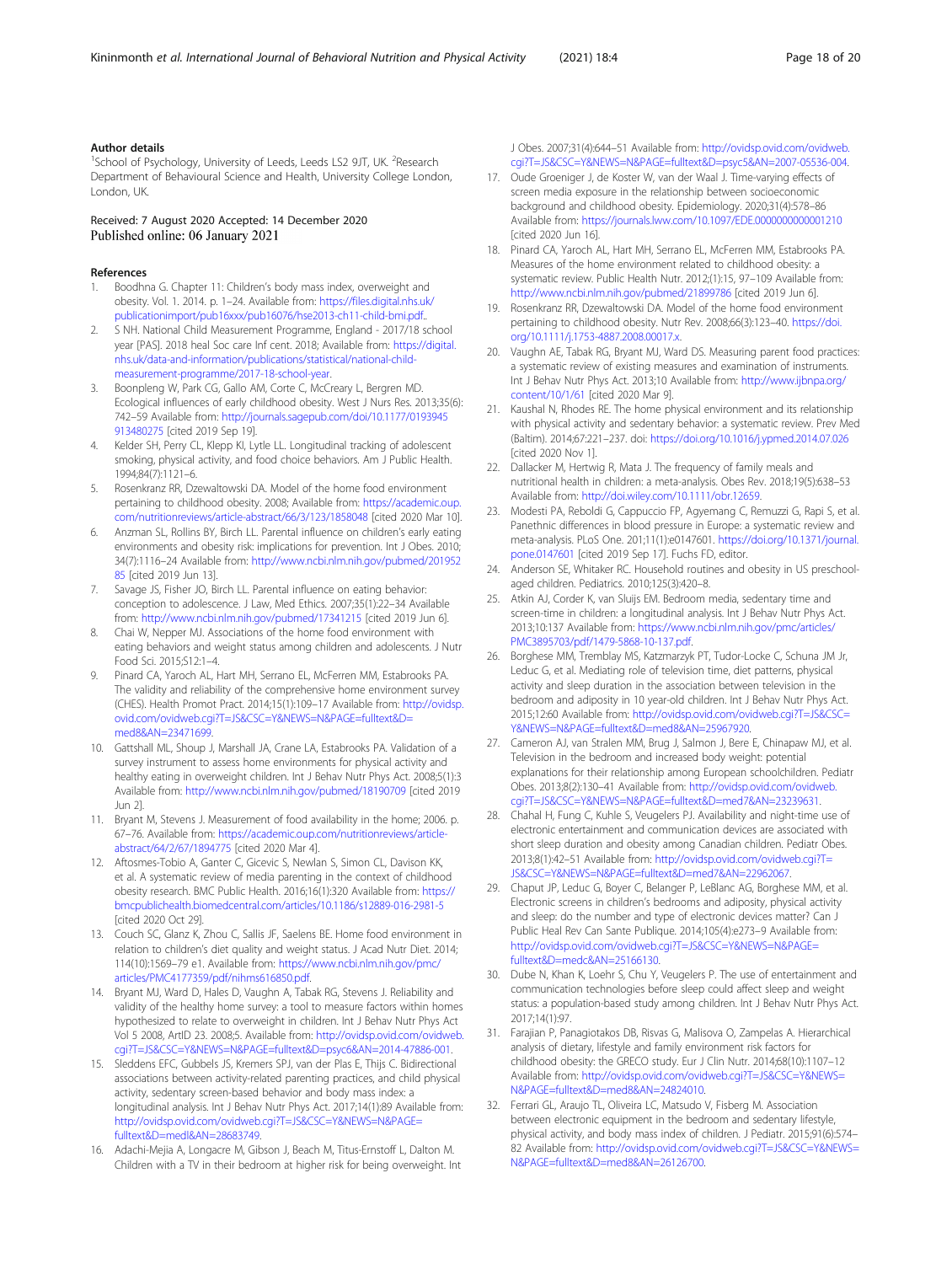- <span id="page-18-0"></span>33. Ferrari GLM, Matsudo V, Katzmarzyk PT, Fisberg M. Prevalence and factors associated with body mass index in children aged 9-11 years. J Pediatr. 2017;93(6):601–9 Available from: http://ovidsp.ovid.com/ovidweb.cgi?T= JS&CSC=Y&NEWS=N&PAGE=fulltext&D=medl&AN=28506666.
- 34. Hardy LL, King L, Hector D, Lloyd B. Weight status and weight-related behaviors of children commencing school. Prev Med (Baltim). 2012;55(5): 433–7 Available from: [http://ovidsp.ovid.com/ovidweb.cgi?T=JS&CSC=](http://ovidsp.ovid.com/ovidweb.cgi?T=JS&CSC=Y&NEWS=N&PAGE=fulltext&D=med7&AN=22995371) [Y&NEWS=N&PAGE=fulltext&D=med7&AN=22995371.](http://ovidsp.ovid.com/ovidweb.cgi?T=JS&CSC=Y&NEWS=N&PAGE=fulltext&D=med7&AN=22995371)
- 35. Heilmann A, Rouxel P, Fitzsimons E, Kelly Y, Watt R. Longitudinal associations between television in the bedroom and body fatness in a UK cohort study. Int J Obes. 2017;41(10):1503–9 Available from: [http://ovidsp.](http://ovidsp.ovid.com/ovidweb.cgi?T=JS&CSC=Y&NEWS=N&PAGE=fulltext&D=psyc14&AN=2018-02265-005) [ovid.com/ovidweb.cgi?T=JS&CSC=Y&NEWS=N&PAGE=fulltext&D=psyc14](http://ovidsp.ovid.com/ovidweb.cgi?T=JS&CSC=Y&NEWS=N&PAGE=fulltext&D=psyc14&AN=2018-02265-005) [&AN=2018-02265-005.](http://ovidsp.ovid.com/ovidweb.cgi?T=JS&CSC=Y&NEWS=N&PAGE=fulltext&D=psyc14&AN=2018-02265-005)
- 36. Gomes TN, Katzmarzyk PT, dos Santos FK, de Chaves RN, Santos D, Pereira S, et al. Are BMI and sedentariness correlated? A multilevel study in children. Nutrients. 2015;7(7):5889–904 Available from: [http://ovidsp.ovid.com/ovidweb.](http://ovidsp.ovid.com/ovidweb.cgi?T=JS&CSC=Y&NEWS=N&PAGE=fulltext&D=med8&AN=26193311) [cgi?T=JS&CSC=Y&NEWS=N&PAGE=fulltext&D=med8&AN=26193311.](http://ovidsp.ovid.com/ovidweb.cgi?T=JS&CSC=Y&NEWS=N&PAGE=fulltext&D=med8&AN=26193311)
- 37. Lane A, Harrison M, Murphy N. Screen time increases risk of overweight and obesity in active and inactive 9-year-old Irish children: a cross sectional analysis. J Phys Act Health. 2014;11(5):985–91 Available from: [http://ovidsp.](http://ovidsp.ovid.com/ovidweb.cgi?T=JS&CSC=Y&NEWS=N&PAGE=fulltext&D=med8&AN=23799255) [ovid.com/ovidweb.cgi?T=JS&CSC=Y&NEWS=N&PAGE=fulltext&D=](http://ovidsp.ovid.com/ovidweb.cgi?T=JS&CSC=Y&NEWS=N&PAGE=fulltext&D=med8&AN=23799255) [med8&AN=23799255](http://ovidsp.ovid.com/ovidweb.cgi?T=JS&CSC=Y&NEWS=N&PAGE=fulltext&D=med8&AN=23799255).
- 38. Li B, Adab P, Cheng KK. Family and neighborhood correlates of overweight and obesogenic behaviors among Chinese children. Int J Behav Med. 2014; 21(4):700–9 Available from: [http://ovidsp.ovid.com/ovidweb.cgi?T=JS&CSC=](http://ovidsp.ovid.com/ovidweb.cgi?T=JS&CSC=Y&NEWS=N&PAGE=fulltext&D=med8&AN=24057407) [Y&NEWS=N&PAGE=fulltext&D=med8&AN=24057407.](http://ovidsp.ovid.com/ovidweb.cgi?T=JS&CSC=Y&NEWS=N&PAGE=fulltext&D=med8&AN=24057407)
- 39. Lehto R, Ray C, Lahti-Koski M, Roos E, Lehto R, Ray C, et al. Health behaviors, waist circumference and waist-to-height ratio in children. Eur J Clin Nutr. 2011;65(7):841–8 Available from: [http://search.ebscohost.com/login.](http://search.ebscohost.com/login.aspx?direct=true&db=cin20&AN=104654161&site=ehost-live) [aspx?direct=true&db=cin20&AN=104654161&site=ehost-live.](http://search.ebscohost.com/login.aspx?direct=true&db=cin20&AN=104654161&site=ehost-live)
- 40. Sijtsma A, Koller M, Sauer PJ, Corpeleijn E. Television, sleep, outdoor play and BMI in young children: the GECKO Drenthe cohort. Eur J Pediatr. 2015; 174(5):631–9 Available from: [http://ovidsp.ovid.com/ovidweb.cgi?T=JS&CSC=](http://ovidsp.ovid.com/ovidweb.cgi?T=JS&CSC=Y&NEWS=N&PAGE=fulltext&D=med8&AN=25367053) [Y&NEWS=N&PAGE=fulltext&D=med8&AN=25367053.](http://ovidsp.ovid.com/ovidweb.cgi?T=JS&CSC=Y&NEWS=N&PAGE=fulltext&D=med8&AN=25367053)
- 41. Tiberio SS, Kerr DC, Capaldi DM, Pears KC, Kim HK, Nowicka P. Parental monitoring of children's media consumption: the long-term influences on body mass index in children. JAMA Pediatr. 2014;168(5):414–21 Available from: [https://www.ncbi.nlm.nih.gov/pmc/articles/PMC4034749/pdf/](https://www.ncbi.nlm.nih.gov/pmc/articles/PMC4034749/pdf/nihms-553696.pdf) [nihms-553696.pdf](https://www.ncbi.nlm.nih.gov/pmc/articles/PMC4034749/pdf/nihms-553696.pdf).
- 42. Rutherford L, Brown JE, Skouteris H, Fuller-Tyszkiewicz M, Bittman M. Screen media, parenting practices, and the family environment in Australia: a longitudinal study of young children's media use, lifestyles, and outcomes for healthy weight. J Child Media. 2015;9(1):22–39 Available from: [http://](http://ovidsp.ovid.com/ovidweb.cgi?T=JS&CSC=Y&NEWS=N&PAGE=fulltext&D=psyc12&AN=2015-03175-003) [ovidsp.ovid.com/ovidweb.cgi?T=JS&CSC=Y&NEWS=N&PAGE=fulltext&D=](http://ovidsp.ovid.com/ovidweb.cgi?T=JS&CSC=Y&NEWS=N&PAGE=fulltext&D=psyc12&AN=2015-03175-003) [psyc12&AN=2015-03175-003](http://ovidsp.ovid.com/ovidweb.cgi?T=JS&CSC=Y&NEWS=N&PAGE=fulltext&D=psyc12&AN=2015-03175-003).
- 43. Lin YC, Fung XCC, Tsai MC, Strong C, Hsieh YP, Lin CY. Insufficient physical activity and overweight: does caregiver screen-viewing matter? J Child Fam Stud. 2019;28(1):286–97 Available from: [https://link.springer.com/article/10.1](https://link.springer.com/article/10.1007/s10826-018-1247-5) [007/s10826-018-1247-5](https://link.springer.com/article/10.1007/s10826-018-1247-5) [cited 2020 Nov 2].
- 44. Paduano S, Borsari L, Salvia C, Arletti S, Tripodi A, Pinca J, et al. Risk factors for overweight and obesity in children attending the first year of primary schools in Modena, Italy. J Community Health. 2020;45(2):301-9 Available from: <https://pubmed.ncbi.nlm.nih.gov/31522302/> [cited 2020 Nov 2].
- 45. Park SH, Park CG, Bahorski JS, Cormier E. Factors influencing obesity among preschoolers: multilevel approach. Int Nurs Rev. 2019;66(3):346–55 Available from: <https://pubmed.ncbi.nlm.nih.gov/31016729/> [cited 2020 Nov 2].
- 46. Cassimos D, Sidiropoulos H, Batzios S, Balodima V, Christoforidis A. Sociodemographic and dietary risk factors for excess weight in a greek pediatric population living in Kavala, northern Greece. Nutr Clin Pr. 2011; 26(2):186–91 Available from: [https://onlinelibrary.wiley.com/doi/abs/10.1177/](https://onlinelibrary.wiley.com/doi/abs/10.1177/0884533611399772) [0884533611399772](https://onlinelibrary.wiley.com/doi/abs/10.1177/0884533611399772).
- 47. Chen JL, Esquivel JH, Guo J, Chesla CA, Tang S. Risk factors for obesity in preschool-aged children in China. Int Nurs Rev. 2018;65(2):217–24 Available from: [https://onlinelibrary.wiley.com/doi/pdf/10.1111/inr.12371.](https://onlinelibrary.wiley.com/doi/pdf/10.1111/inr.12371)
- 48. Downs SM, Arnold A, Marshall D, McCargar LJ, Raine KD, Willows ND. Associations among the food environment, diet quality and weight status in Cree children in Québec. Public Health Nutr. 2009;12(9):1504–11 Available from: [http://search.ebscohost.com/login.aspx?direct=true&db=cin20&AN=](http://search.ebscohost.com/login.aspx?direct=true&db=cin20&AN=105401266&site=ehost-live) [105401266&site=ehost-live.](http://search.ebscohost.com/login.aspx?direct=true&db=cin20&AN=105401266&site=ehost-live)
- 49. Humenikova L, Gates GE. Social and physical environmental factors and child overweight in a sample of American and Czech school-aged children:

a pilot study. J Nutr Educ Behav. 2008;40(4):251–7 Available from: [http://](http://ovidsp.ovid.com/ovidweb.cgi?T=JS&CSC=Y&NEWS=N&PAGE=fulltext&D=psyc6&AN=2008-08654-005) [ovidsp.ovid.com/ovidweb.cgi?T=JS&CSC=Y&NEWS=N&PAGE=fulltext&D=](http://ovidsp.ovid.com/ovidweb.cgi?T=JS&CSC=Y&NEWS=N&PAGE=fulltext&D=psyc6&AN=2008-08654-005) [psyc6&AN=2008-08654-005.](http://ovidsp.ovid.com/ovidweb.cgi?T=JS&CSC=Y&NEWS=N&PAGE=fulltext&D=psyc6&AN=2008-08654-005)

- 50. Gable S, Lutz S. Household, parent, and child contributions to childhood obesity. Fam Relations An Interdiscip J Appl Fam Stud. 2000;49(3):293–300 Available from: [http://ovidsp.ovid.com/ovidweb.cgi?T=JS&CSC=Y&NEWS=](http://ovidsp.ovid.com/ovidweb.cgi?T=JS&CSC=Y&NEWS=N&PAGE=fulltext&D=psyc3&AN=2000-00053-008) [N&PAGE=fulltext&D=psyc3&AN=2000-00053-008.](http://ovidsp.ovid.com/ovidweb.cgi?T=JS&CSC=Y&NEWS=N&PAGE=fulltext&D=psyc3&AN=2000-00053-008)
- 51. Lopez-Barron RG, Jimenez-Cruz A, Bacardi-Gascon M. Modifiable environmental obesity risk factors among elementary school children in a Mexico-us border city. Nutr Hosp. 2015;31(5):2047–53 Available from: [http://](http://ovidsp.ovid.com/ovidweb.cgi?T=JS&CSC=Y&NEWS=N&PAGE=fulltext&D=med8&AN=25929373) [ovidsp.ovid.com/ovidweb.cgi?T=JS&CSC=Y&NEWS=N&PAGE=fulltext&D=](http://ovidsp.ovid.com/ovidweb.cgi?T=JS&CSC=Y&NEWS=N&PAGE=fulltext&D=med8&AN=25929373) [med8&AN=25929373](http://ovidsp.ovid.com/ovidweb.cgi?T=JS&CSC=Y&NEWS=N&PAGE=fulltext&D=med8&AN=25929373).
- 52. MacFarlane A, Cleland V, Crawford D, Campbell K, Timperio A. Longitudinal examination of the family food environment and weight status among children. Int J Pediatr Obes. 2009;4(4):343-52 Available from: [http://search.ebscohost.com/](http://search.ebscohost.com/login.aspx?direct=true&db=cin20&AN=105253163&site=ehost-live) [login.aspx?direct=true&db=cin20&AN=105253163&site=ehost-live.](http://search.ebscohost.com/login.aspx?direct=true&db=cin20&AN=105253163&site=ehost-live)
- 53. Terry K, Beck S. Eating style and food storage habits in the home: assessment of obese and nonobese families. Behav Modif. 1985;9(2):242–61 Available from: [http://ovidsp.ovid.com/ovidweb.cgi?T=JS&CSC=Y&NEWS=](http://ovidsp.ovid.com/ovidweb.cgi?T=JS&CSC=Y&NEWS=N&PAGE=fulltext&D=psyc2&AN=1986-01647-001) [N&PAGE=fulltext&D=psyc2&AN=1986-01647-001.](http://ovidsp.ovid.com/ovidweb.cgi?T=JS&CSC=Y&NEWS=N&PAGE=fulltext&D=psyc2&AN=1986-01647-001)
- 54. Palfreyman Z, Haycraft E, Meyer C. Development of the parental modelling of eating Behaviours scale ( PARM): links with food intake among children and their mothers. Matern Child Nutr. 2014;10(4):617–29 Available from: [http://search.ebscohost.com/login.aspx?direct=true&db=cin20&AN=103](http://search.ebscohost.com/login.aspx?direct=true&db=cin20&AN=103897038&site=ehost-live) [897038&site=ehost-live](http://search.ebscohost.com/login.aspx?direct=true&db=cin20&AN=103897038&site=ehost-live).
- 55. Van Lippevelde W, Te Velde SJ, Verloigne M, Van Stralen MM, De Bourdeaudhuij I, Manios Y, et al. Associations between family-related factors, breakfast consumption and BMI among 10- to 12-year-old European children: the cross-sectional ENERGY-study. PLoS One [Electronic Resour. 2013;8(11):e79550. Available from: [http://ovidsp.ovid.com/ovidweb.cgi?T=](http://ovidsp.ovid.com/ovidweb.cgi?T=JS&CSC=Y&NEWS=N&PAGE=fulltext&D=med7&AN=24282508) [JS&CSC=Y&NEWS=N&PAGE=fulltext&D=med7&AN=24282508](http://ovidsp.ovid.com/ovidweb.cgi?T=JS&CSC=Y&NEWS=N&PAGE=fulltext&D=med7&AN=24282508).
- 56. Vaughn AE, Dearth-Wesley T, Tabak RG, Bryant M, Ward DS. Development of a comprehensive assessment of food parenting practices: the home selfadministered tool for environmental assessment of activity and diet family food practices survey. J Acad Nutr Diet. 2016/09/24. 2017;117(2):214–227. Available from: [https://www.ncbi.nlm.nih.gov/pmc/articles/PMC5276728/](https://www.ncbi.nlm.nih.gov/pmc/articles/PMC5276728/pdf/nihms817865.pdf) [pdf/nihms817865.pdf](https://www.ncbi.nlm.nih.gov/pmc/articles/PMC5276728/pdf/nihms817865.pdf).
- 57. Quah PL, Syuhada G, Fries LR, Chan MJ, Lim HX, Toh JY, et al. Maternal feeding practices in relation to dietary intakes and BMI in 5 year-olds in a multi-ethnic Asian population. PLoS One. 2018;13(9) Available from: [https://](https://pubmed.ncbi.nlm.nih.gov/30226881/) [pubmed.ncbi.nlm.nih.gov/30226881/](https://pubmed.ncbi.nlm.nih.gov/30226881/) [cited 2020 Nov 2].
- 58. Chivers P, Parker H, Bulsara M, Beilin L, Hands B. Parental and early childhood influences on adolescent obesity: a longitudinal study. Early Child Dev Care. 2012;182(8):1071–87 Available from: [http://ovidsp.ovid.com/](http://ovidsp.ovid.com/ovidweb.cgi?T=JS&CSC=Y&NEWS=N&PAGE=fulltext&D=psyc9&AN=2012-17073-011) [ovidweb.cgi?T=JS&CSC=Y&NEWS=N&PAGE=fulltext&D=psyc9&AN=2012-1](http://ovidsp.ovid.com/ovidweb.cgi?T=JS&CSC=Y&NEWS=N&PAGE=fulltext&D=psyc9&AN=2012-17073-011) [7073-011.](http://ovidsp.ovid.com/ovidweb.cgi?T=JS&CSC=Y&NEWS=N&PAGE=fulltext&D=psyc9&AN=2012-17073-011)
- 59. Sijtsma A, Sauer PJ, Corpeleijn E. Parental correlations of physical activity and body mass index in young children-the GECKO Drenthe cohort. Int J Behav Nutr Phys Act Vol 12 2015, ArtID 132. 2015;12. Available from: [http://](http://ovidsp.ovid.com/ovidweb.cgi?T=JS&CSC=Y&NEWS=N&PAGE=fulltext&D=psyc12&AN=2015-47173-001) [ovidsp.ovid.com/ovidweb.cgi?T=JS&CSC=Y&NEWS=N&PAGE=fulltext&D=](http://ovidsp.ovid.com/ovidweb.cgi?T=JS&CSC=Y&NEWS=N&PAGE=fulltext&D=psyc12&AN=2015-47173-001) [psyc12&AN=2015-47173-001](http://ovidsp.ovid.com/ovidweb.cgi?T=JS&CSC=Y&NEWS=N&PAGE=fulltext&D=psyc12&AN=2015-47173-001).
- 60. Liszewska N, Scholz U, Radtke T, Horodyska K, Liszewski M, Luszczynska A. Association between children's physical activity and parental practices enhancing children's physical activity: the moderating effects of children's BMI z-score. Front Psychol Vol 8 2018, ArtID 2359. 2018;8. Available from: [http://ovidsp.ovid.com/ovidweb.cgi?T=JS&CSC=Y&NEWS=N&PAGE=](http://ovidsp.ovid.com/ovidweb.cgi?T=JS&CSC=Y&NEWS=N&PAGE=fulltext&D=psyc14&AN=2018-04598-001) [fulltext&D=psyc14&AN=2018-04598-001](http://ovidsp.ovid.com/ovidweb.cgi?T=JS&CSC=Y&NEWS=N&PAGE=fulltext&D=psyc14&AN=2018-04598-001).
- 61. Schalkwijk AA, van der Zwaard BC, Nijpels G, Elders PJ, Platt L. The impact of greenspace and condition of the neighbourhood on child overweight. Eur J Pub Health. 2018;28(1):88-94 Available from: [http://ovidsp.ovid.com/ovidweb.](http://ovidsp.ovid.com/ovidweb.cgi?T=JS&CSC=Y&NEWS=N&PAGE=fulltext&D=psyc14&AN=2018-05454-017) [cgi?T=JS&CSC=Y&NEWS=N&PAGE=fulltext&D=psyc14&AN=2018-05454-017](http://ovidsp.ovid.com/ovidweb.cgi?T=JS&CSC=Y&NEWS=N&PAGE=fulltext&D=psyc14&AN=2018-05454-017).
- 62. Umstattd Meyer MR, Sharkey JR, Patterson MS, Dean WR. Understanding contextual barriers, supports, and opportunities for physical activity among Mexican-origin children in Texas border colonias: a descriptive study. BMC Public Health. 2013;13:14 Available from: [http://ovidsp.ovid.com/ovidweb.](http://ovidsp.ovid.com/ovidweb.cgi?T=JS&CSC=Y&NEWS=N&PAGE=fulltext&D=med7&AN=23297793) [cgi?T=JS&CSC=Y&NEWS=N&PAGE=fulltext&D=med7&AN=23297793.](http://ovidsp.ovid.com/ovidweb.cgi?T=JS&CSC=Y&NEWS=N&PAGE=fulltext&D=med7&AN=23297793)
- 63. Hales D, Vaughn AE, Mazzucca S, Bryant MJ, Tabak RG, McWilliams C, et al. Development of HomeSTEAD's physical activity and screen time physical environment inventory. Int J Behav Nutr Phys Act. 2013;10:132 Available from: [http://ovidsp.ovid.com/ovidweb.cgi?T=JS&CSC=Y&NEWS=N&PAGE=](http://ovidsp.ovid.com/ovidweb.cgi?T=JS&CSC=Y&NEWS=N&PAGE=fulltext&D=med7&AN=24313962) [fulltext&D=med7&AN=24313962](http://ovidsp.ovid.com/ovidweb.cgi?T=JS&CSC=Y&NEWS=N&PAGE=fulltext&D=med7&AN=24313962).